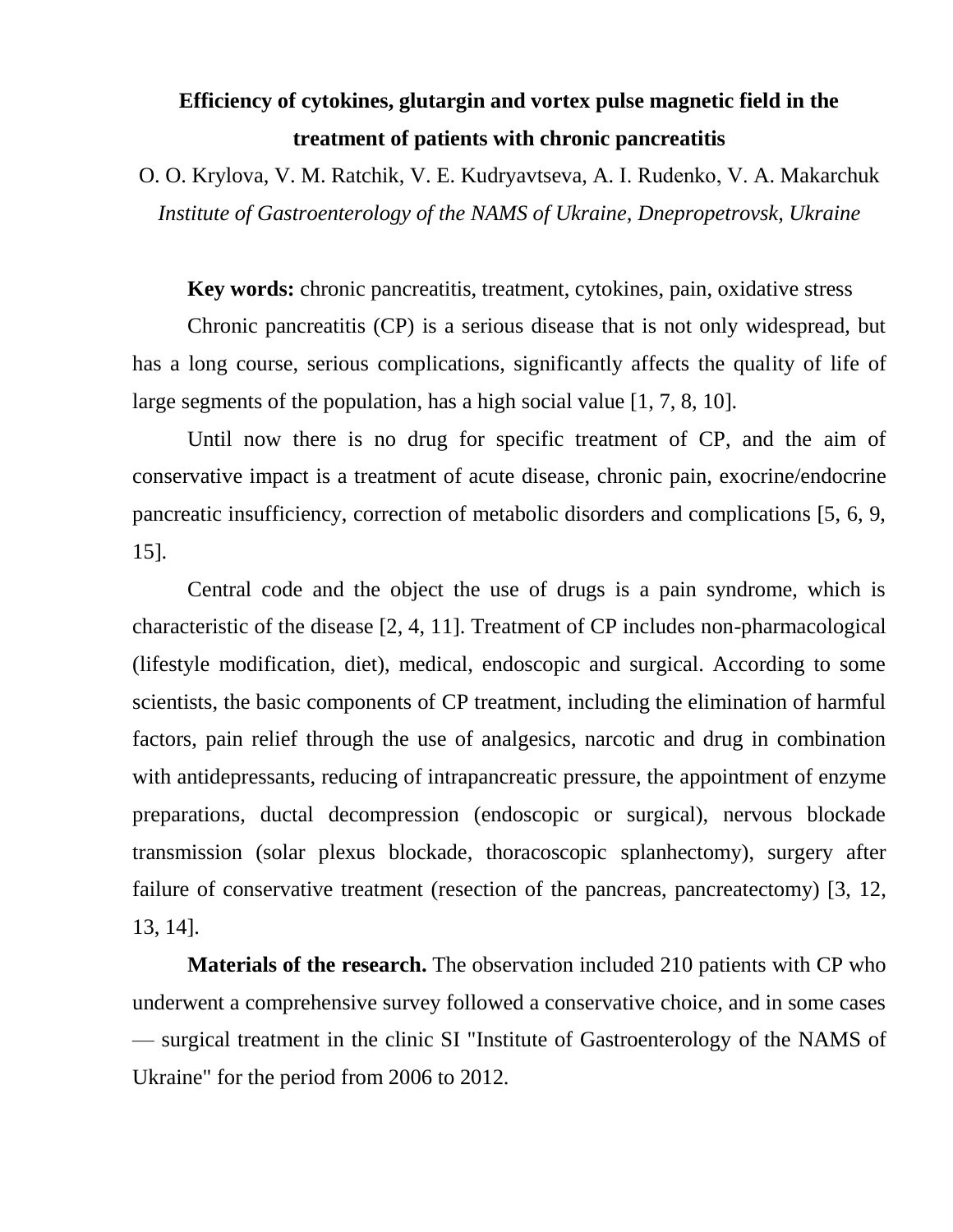Among surveyed were 169 men and 41 women, age of the patients ranged from 26 to 72 years, the average age was  $(47,3\pm0,7)$  years. Ratio of women and men — 1:4.1.

According to the Marseille-Roman Classification 1998, patients (210 people) were divided into four clinical groups: 26 patients (12.4%) for obstructive form of CP, 56 patients (26.7%) of calcific CP, 78 patients (34.1%) of parenchymal fibrous form, 50 patients (23.8%) of CP complicated with pseudocyst. All patients were studied risk factors for the different morphological forms of CP and quality of life; evaluated the possibilities of modern methods of diagnostics of different morphological forms of CP; by morphological features of the pancreas, role of lipid peroxidation and antioxidant protection (POL-AOP) in the progression of morphological forms and features CP lipid spectrum of the blood of patients; studied the diagnostic possibilities of markers of inflammation, fibrosis, stone, apoptosis in morphological forms of CP; developed diagnostic and therapeutic algorithm CP considering factors of disease progression and assessed its effectiveness in improving the clinical course of disease and quality of life of patients.

To study the effectiveness of the proposed treatment, the patients were divided into two groups:  $I - 34$  patients of the main group, and  $II - 25$  patients of the comparison group.

Therapeutic strategy in CP was taking into account the complexity and pathogenetic features of the disease. Therapeutic tactics in these patients included a set of tools and the basic principles to achieve the main goal — to halt or slow the progression of CP, improvement of patients achieving remission and its extension. It was used in the treatment methods that directly affect the regulatory system, promoting braking fibrotic process.

Baseline CP treatment was conducted according to the standards [6]. Medical complex designed to solve several problems: exclusion provoking factors (alcohol, drugs, obstruction); pain relief; correction of exo- and endocrine insufficiency;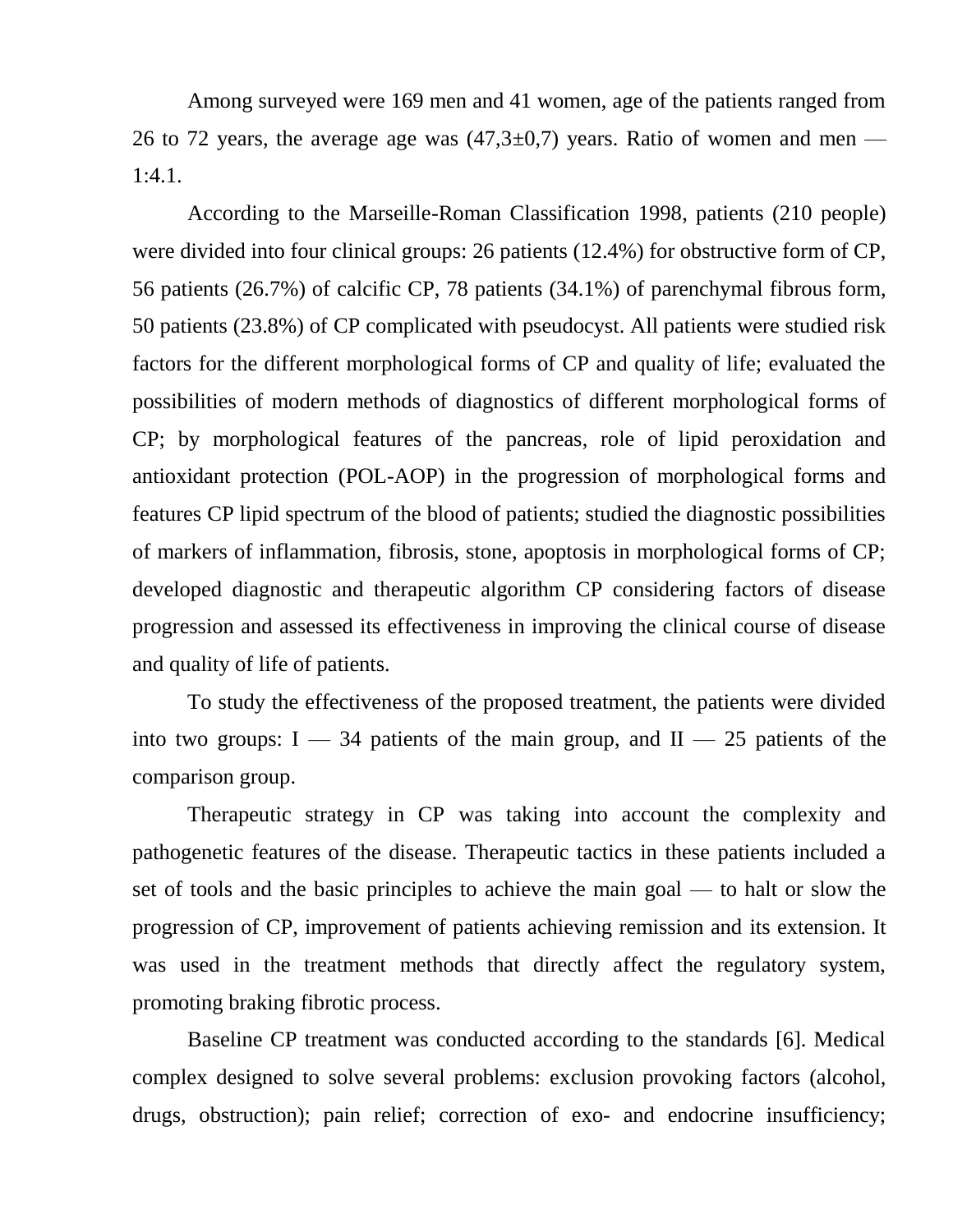treatment of related disorders. Depending on the severity of abdominal pain syndrome, used stepwise treatment of CP, which includes the following components: diet, split meals, fats less than 60 g/day; pancreatic enzymes (25-40,000 lipase units for the main meal and 10,000 lipase units — for lunch), H2-blockers of histamine receptors or proton pump inhibitors; narcotic analgesics (aspirin, diclofenac, ibuprofen, piroxicam); octreotide (sandostatin); endoscopic drainage; Narcotic analgesics (butorphanol, antakson, fortal, tramadol, sedalhin-neo); solar plexus blockade; inefficiency — surgery. To correct nutritional deficiency prescribed midchain triglycerides (trisorbon) and fat-soluble vitamins A, D, E, K.

The therapeutic approach to CP in its early stages should include a mechanism to interrupt molecular-cellular level activation of fibroblasts and their transformation to myofibroblasts, and progressive accumulation of collagen in the extracellular matrix, which expression indicates the irreversible formation of sclerotic changes in cancer. Therefore, for the normalization of proinflammatory and profibrotic cytokines and correction of immune system we used autocytokines therapy as a 3-dial-up subcutaneous administration of the autocytokines created by peripheral blood mononuclear cells of patients who received stimulation cascade. Course of autocytokines therapy was administered on the 14-16 day stay of the patient in the clinic (in subacute period of the disease), sessions conducted at intervals of 3-5 days, autocytokines dose — 100 mg/ml.

To limit oxidative stress and reduce lipid peroxidation products, improve the AOP system and normalize the metabolism of collagen administered to patients with CP glutargin 3 tablets (0.75 g) three times a day for 15-21 days.

For relief of chronic pain used vortex pulse magnetic field (VPMF) with influence on the projection of the pancreas and biologically active points on  $5 - 15$ minutes rate  $10 - 15$  sessions. VPMF activates defense mechanisms of the body by improving microcirculation, normalization of blood rheology, biochemical parameters and disturbances of the immune system, changes the speed of transmission of nerve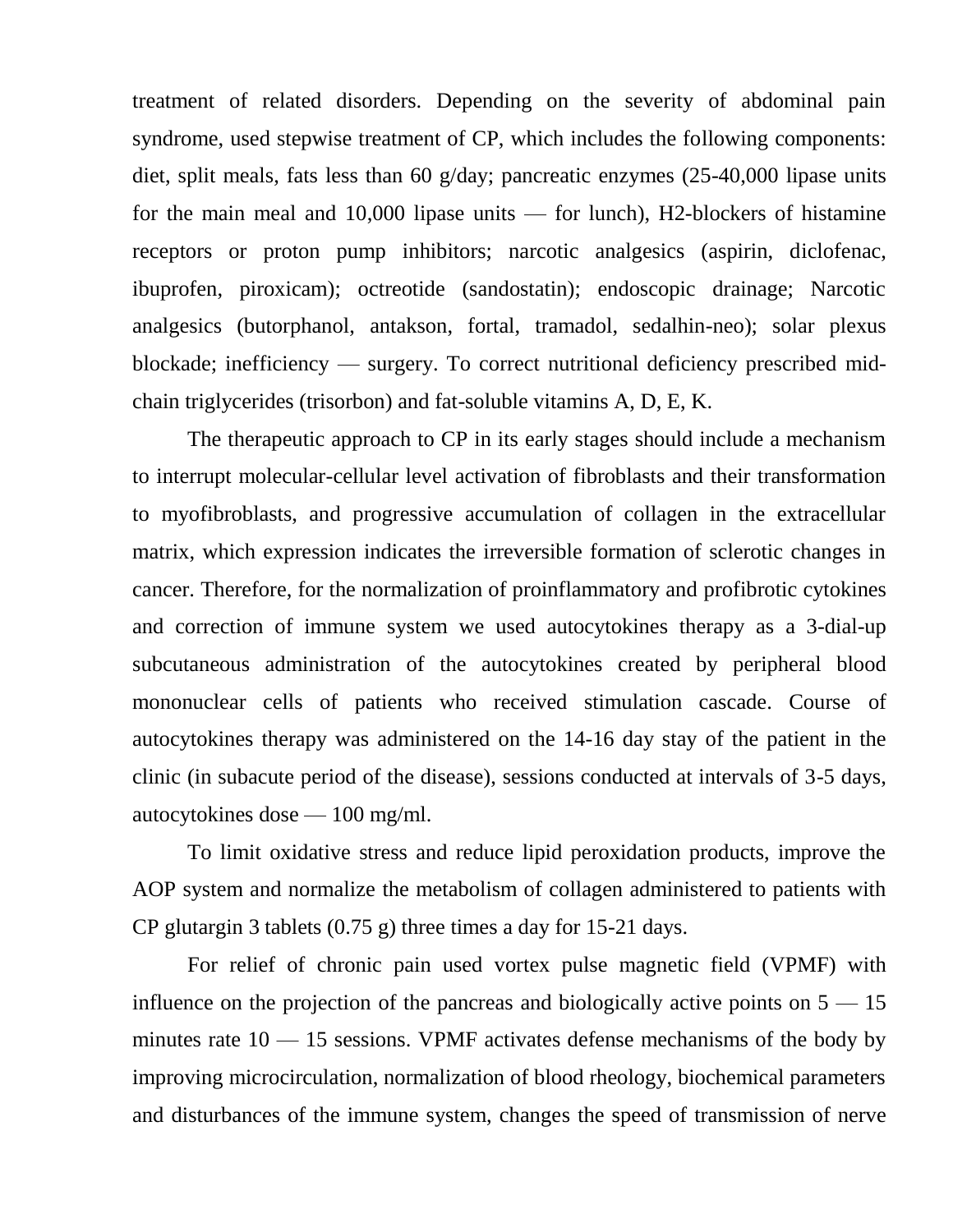impulses. VPMF used in 8-10 days of treatment (during subsiding exacerbation). Duration of treatment  $-3-4$  weeks to complete normalization of clinical data, the decline in indicators of inflammation, loss of neutral fat, starch and the muscle fibers in the feces.

**Research methods** — general clinical, instrumental (endoscopy, ERCP, X-ray, CT, ultrasound), functional (gastric and duodenal intubation), morphological (determining the degree of pancreatic fibrosis, apoptotic nucleases, morphometry), biochemical (determination of POL and AOP, middle molecules (MM), collagen synthesis products — oxyproline protein-binding  $OP_{\phi}$  and CC), immunological (enzyme to determine blood levels of interleukins TNF-α, TGF-β1, REG-1α, lactoferrin, fecal elastase-1, methods of analysis of immune status and nonspecific resistance of the organism), microbiological (microbial definition contamination of gastric contents and ducts of the pancreas), experimental. We used the method of statistical analysis.

**The results of the study.** As a result of work we determined that activity of fibrotic processes (TGF-β1) is higher in patients with a longer history of the disease on the background of reduction of apoptosis protein receptor — CD95. The level of proinflammatory cytokines (TNF- $\alpha$ ) is higher in patients with impaired outflow of pancreatic secretion and pseudocyst of the pancreas. Found that for patients with parenchymal fibrous CP and complicated pseudocyst characterized by dysfunction of cellular immunity (by formula of immune disorders), and for patients with calcific CP — humoral. In patients with different clinical and morphological forms of CP installed unidirectional changes in markers of stone — a significant increase in content litostatine (REG-1 $\alpha$ ) and lactoferrin. It was established that the probability of stone formation is high — at a value of 0.5-1.0 coefficient of calcification (REG-1α/lactoferrin), low — at 1.5 and above.

It is shown that there are different mechanisms of apoptosis in exo- and endocrine parts of the pancreas — proapoptotic protease DNAse I expressed in the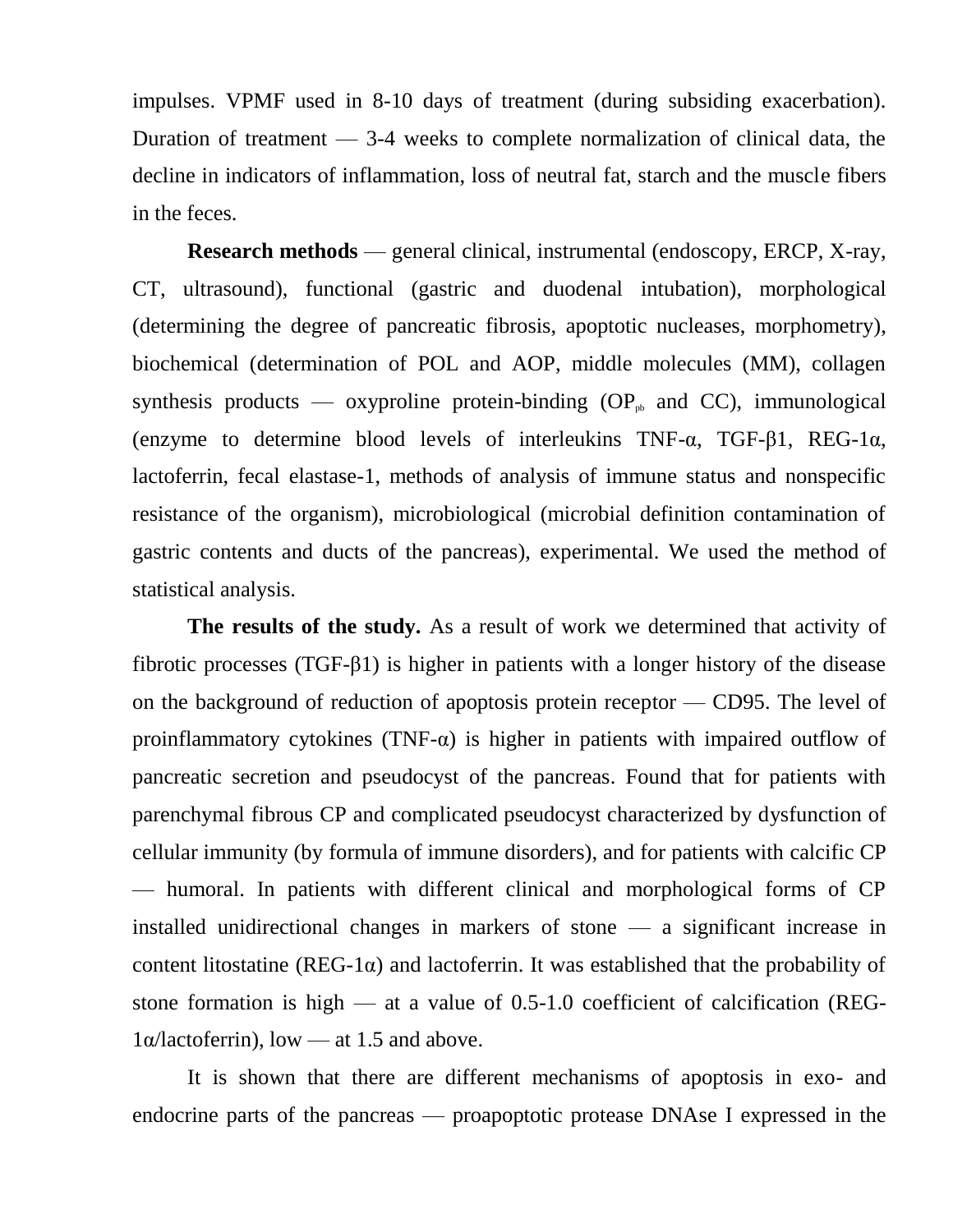cytoplasm of acinar cells, and endonuclease-G — in insular cells in the epithelium of the ducts. Early marker of apoptosis is DNAse-I translocation from the cytoplasm to the basics acinar cells in the nucleus.

The identified markers of progression CP: value ratio calcification (REG 1α/lactoferrin) 0.5-1.0, translocation of DNAse-I from the cytoplasm to the nucleus of acinar cells, activation of collagen (reduced ratio of  $OP_{pb}/CC$  below 0.5), growth activator of fibrosis (TGF-β1, TNF-a), intensification of LPO (malonic dialdehyde — MDA).

In experimental studies as a result of long-term (12 days) administration to rats intraperitoneally in submaximal doses of non-selective NO-synthase inhibitor NGnitro-L-arginine in rats with CP developed stasis of blood cells in blood vessels, focal accumulation of leukocytes in the pancreatic parenchyma. Some pieces developed acinar cell degeneration. In some cases, after a 6-day administration of the inhibitor in the area of developing tissue atrophy acinar delicate fibrosis caused by inflammation, and after the 12-day — pronounced signs of pancreatic fibrosis. Prolonged administration inhibitor NOs — L-NNA caused activation of lipid peroxidation, increase the concentration of toxic products, violation of excretory function of the pancreas that changes manifested phase enzyme protein and carbohydrate metabolism, a gradual increase in the concentration of the marker of fibrosis of the pancreatic parenchyma — OP  $_{mixing}$ . Thus, by using a rat nonspecific NO-synthase inhibitor NG-nitro-L-arginine in the tissue of rats pancreas generated morphological changes that are characteristic of chronic inflammation of the pathological process, pancreatic parenchymal fibrosis in the areas of atrophy and marked activation exocrine function of the pancreas.

Studied in the experiment that the introduction glutargin leads to normalization of MDA in blood and returning to the limits of physiological norm content of collagen metabolism markers (OP<sub>pb</sub> and oxyproline free  $-$  OP<sub>f</sub>). Therefore glutargin can be used in treatment of patients with CP as the drug which reduces the level of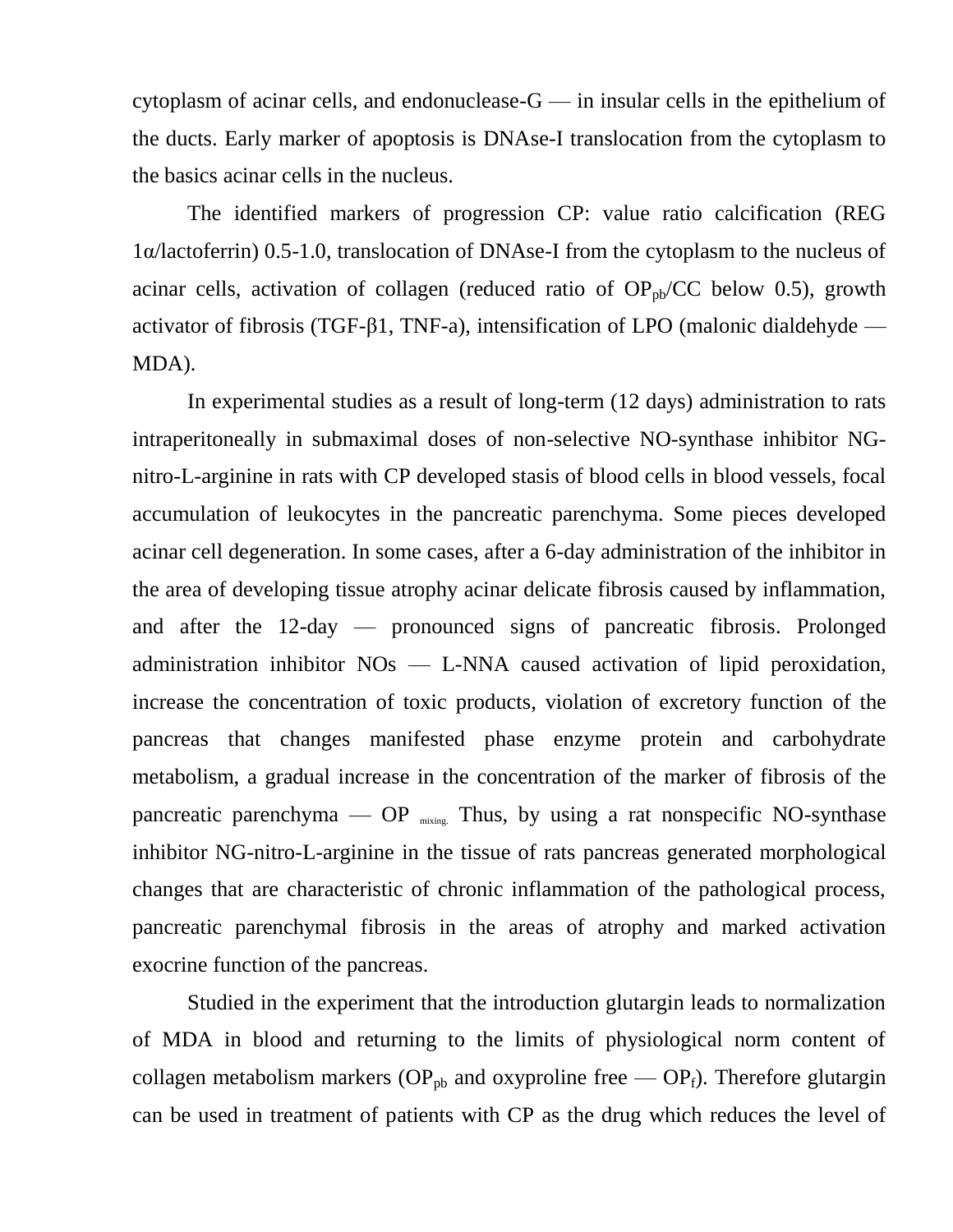lipid peroxidation products, improves the AOP system and helps to normalize the metabolism of collagen.

On the basis of these studies and factor analysis improved diagnostic and treatment algorithms for patients with CP of the main ways of determining therapeutic strategy of patients considering forms of CP. Treatment included: nonpharmacological (lifestyle modification, rejection of alcohol and tobacco, diet), medical, endoscopic and surgical.

After the diagnostic methods we defined group of patients who underwent surgical treatment. Most patients require surgical treatment when other therapeutic and endoscopic procedures are not able to relieve abdominal pain. Surgical methods are also used in the strictures, bleeding and suspected neoplasia of the pancreas. Indications for surgery were: continuous and intermittent pain due to obstruction at different levels ductal system of the pancreas, development of complications that can not be eliminated by conservative methods. Surgical treatment of patients with CP was generally aimed at improving the outflow of pancreatic juice duct or to resect affected body.

In obstructive CP treatment aimed at eliminating the causes of obstruction, which is achieved only by surgical methods. Require treatment in the surgical department as patients with CP, complicated pseudocyst formation, which in the first stage of treatment carried gastro-/duodenotcystomy or percutaneous puncture of the pseudocyst, and further surgery was performed.

At present widely used in the treatment of pancreatic diseases minimally invasive surgery techniques. In patients with CP, complicated with pseudocyst, used mini-invasive intervention that performed in 5.5% of cases — endoscopic papillosphincterotomy, stenting of the main pancreatic duct (MPD) followed by percutaneous drainage of cysts of the head of the pancreas that supressed supraduodenal part of choledoch, accompanied by jaundice. Used plastic stents CLSO-SF-10-5 with a side lock (firm Cook, United States).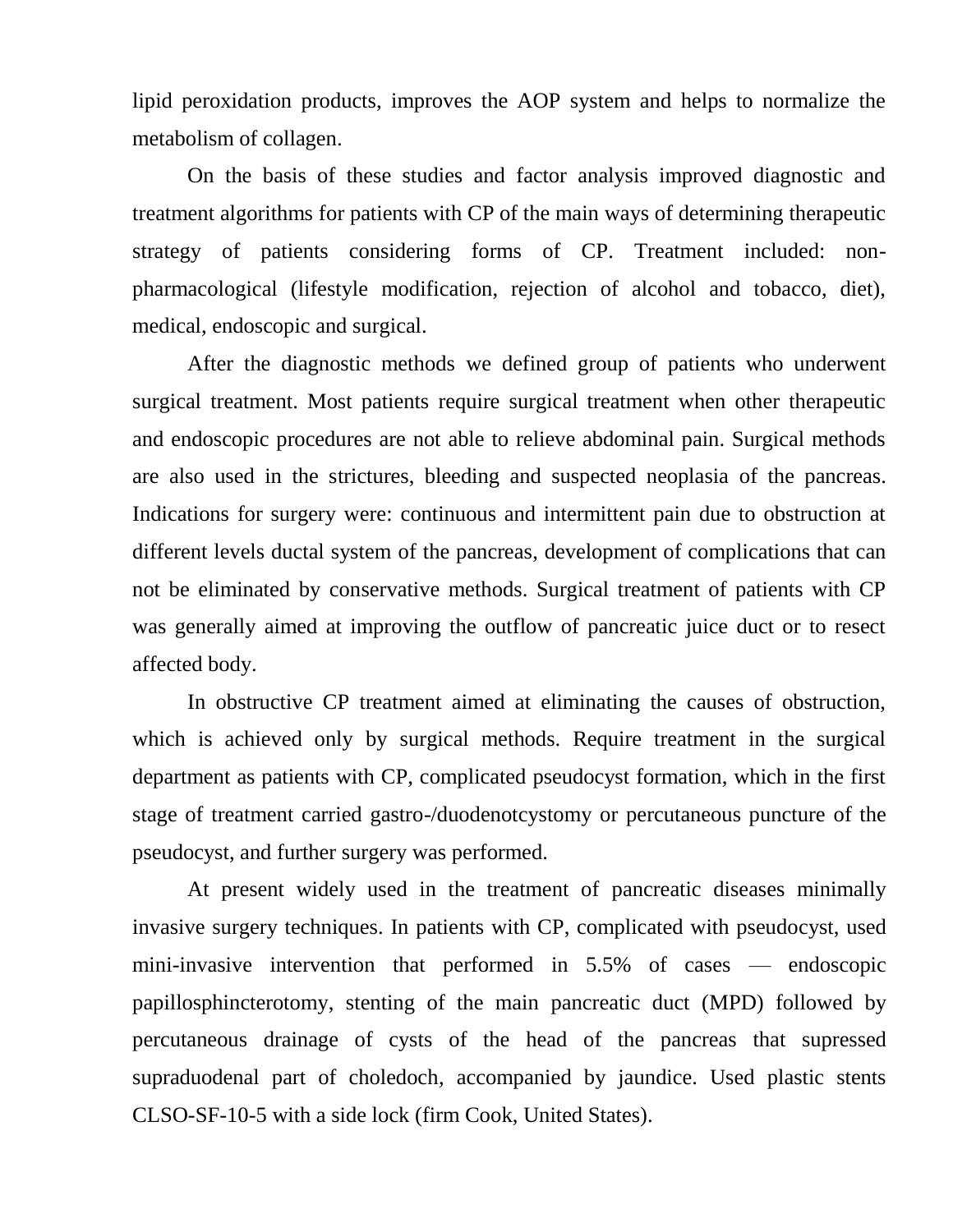In violation of the outflow of pancreatic juice at the Oddi's sphincter of with MPD expansion to 4 mm in 10.9% of endoscopic isolated papillosphincterotomy carried out, which is 5.5% of cases was supplemented Wirsungtomy. Restoring adequate outflow of pancreatic juice into the duodenum contributed to pain relief.

In large pseudocyst that accompanied by gastric or duodenal deformity of walls, or when combined MPD with abdominal cyst, we examined endoscopic approaches: endoscopic transmural drainage and transpapillary drainage.

Transmural drainage is used in 12.7% of cases (7 patients). In 4 cases, drainage was carried out through duodenum,  $3 -$  in the stomach. Under ultrasound guidance through the stomach or duodenal cyst puncture was performed with the maximum aspiration of its contents, followed by Seldinger Fogarty catheter was performed with blow hydrobalonu. After  $5 - 7$  days when bonding occurred between the cyst and the stomach, the catheter was removed under control of gastroscope and in the hole hydroballoons of different diameters were performed, by which created anastomosis also extended to 20 mm.

Upon communication of pseudocyst with MPD one option endoscopic internal drainage is transpapillary drainage, 2 patients (3.6%) was used combined with X-ray equipment — MPD contrast through the catheter and puncture the cyst followed cyst wall and holding stent, proximal part of which published in the lumen of the duodenum. Stent maintained a cyst within 7-10 days. The second stage of treatment in these patients was surgery.

Results of conservative treatment of patients with CP were studied in terms of 6 to 12 months. The analysis of treatment of 34 patients of the main group and 25 patients of the comparison group was conducted. The patients performed sonographic and general clinical examination evaluated biochemical, immunological parameters. In assessing the patient's condition the dynamics of body weight, diet, attitude to alcohol were taken into account.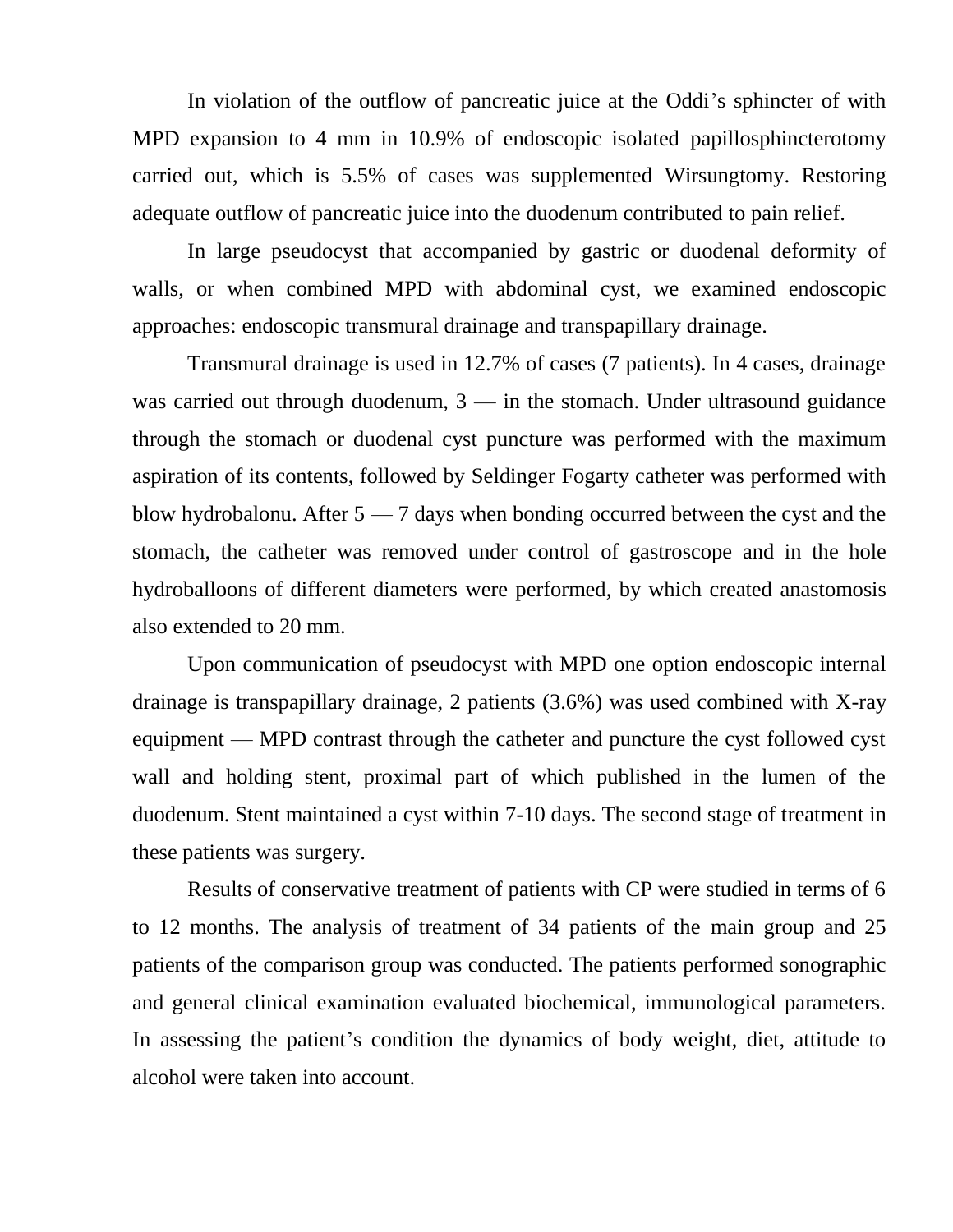Evaluation of clinical and laboratory parameters allowed to distribute the results of treatment:

1) good — a high degree of effectiveness of treatment, characterized by the fact that patients there are no symptoms is related to the pathology Pancreas: improving the general condition of the patient; disappearance of pain; normalization of laboratory indices; weight gain> 8kg;

2) satisfactory — average degree of efficiency of treatment, characterized in that there are mild symptoms who are treated conservatively, do not require invasive methods of diagnosis and treatment, improving the general condition of the patient; episodic increase performance enzymatic functions; rare, weak intensity pain in the projection of the pncreas; a slight increase in body weight (2-3 kg);

3) bad — low degree of effectiveness of treatment (requiring invasive methods of diagnosis and treatment): slight improvement of the patient; persistent pain; progression of exogenous disturbances and pancreatic endocrine insufficiency; effects of portal hypertension.

After treatment in the study group found good results in 25 patients (73.5%), satisfactory — in 7 (20.6%), bad results — in 2 patients (5.8%). In the comparison group outcomes significantly  $(p<0.05)$  differed in the direction of deterioration from the main group. Thus, good results occurred in 12 patients  $(48.0\%)$ , satisfactory — in 7 patients (28.0%), bad results that showed a low degree of effectiveness of treatment, noted in 6 patients (24.0%). So, good and satisfactory results in the main group patients were 94.1% and 1.2 times higher than in the comparison group. Bad results in this group exceeded this figure in the main group 4.1 times.

Under the influence of treatment in most patients of the main group we observed the positive dynamics of the clinical picture. Thus, in the main group of patients pain disappeared an average of 4-6 days earlier than in the control group. Dyspeptic syndrome in patients of the group decreased an average of 8 days in the control group — in 10-12 days. After 11-13 days of treatment (the main group) and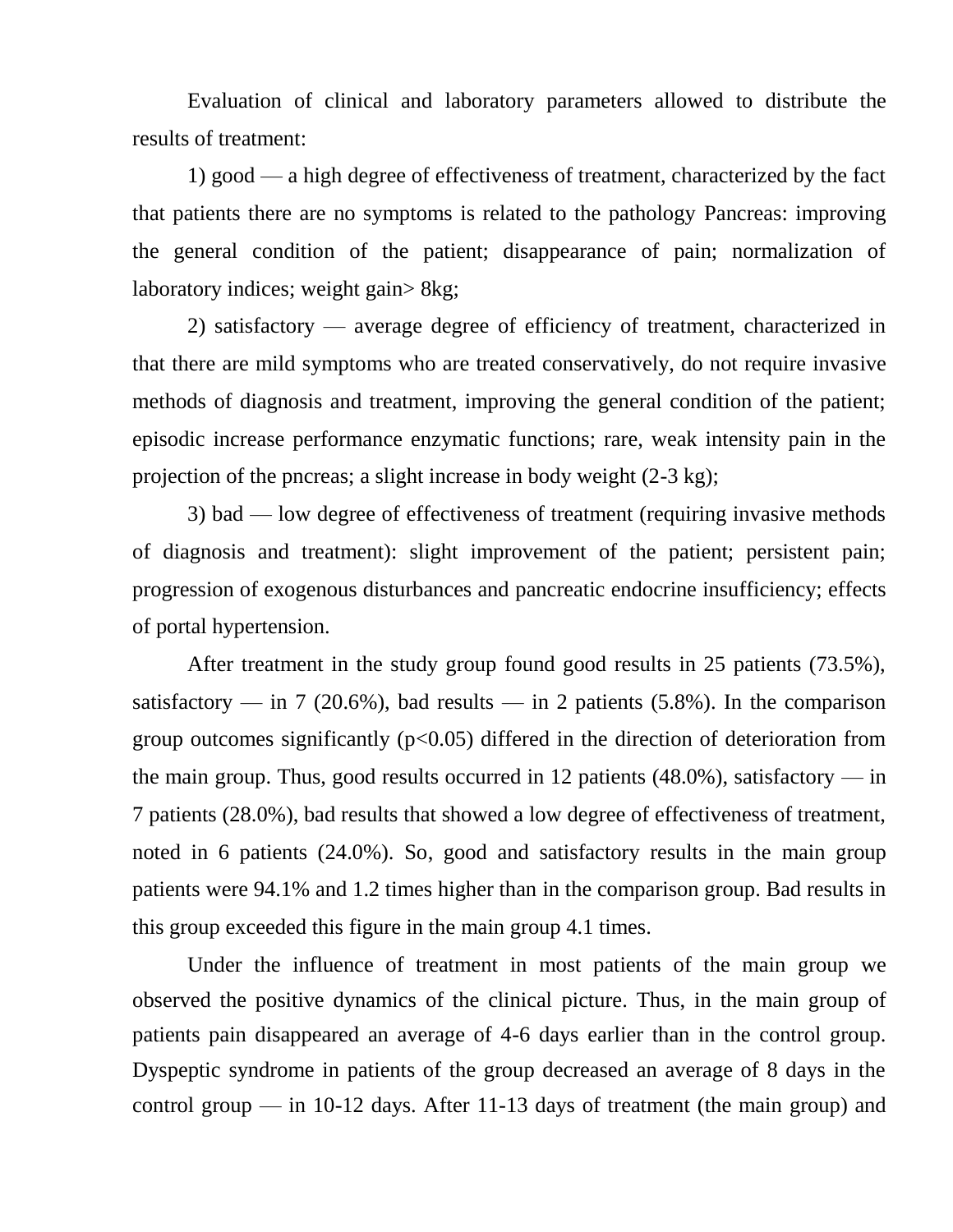17-19 days (the control group) stool frequency was normalized. Good clinical outcome contributed to the improvement of the immune system biochemical parameters and quality of life of patients.

The analysis of the changes in immune parameters studied groups of patients after treatment showed positive changes in the level of cytokines, activation of relevant stellate cells of the pancreas, fibrosis regulation and stone formation (Table 1).

Table 1

| Indicator                           | Before treatment       | After treatment           | <b>Norm</b>        |
|-------------------------------------|------------------------|---------------------------|--------------------|
|                                     | $(N = 12)$             | $(N = 12)$                |                    |
| IL $-10$ , pg/ml                    | $30.57 \pm 1.47$       | $29.36 \pm 0.87$          | $28.6 \pm 1.83$    |
| TNF- $\alpha$ , pg/ml               | $302.43 \pm 117.64$    | $177.89 \pm 110.51$       | $2.20 \pm 0.81$    |
| lactoferrin, ng/ml                  | $17,458.35 \pm 846.91$ | $7,167.68 \pm 1599.15$ ** | $653.57 \pm 11.89$ |
| litostatyn (REG-1 $\alpha$ , pg/ml) | $2,143.17 \pm 87.29$   | $1,179.83 \pm 99.51$ **   | $185.0 \pm 23.0$   |
| TGF- $\beta$ 1 ng/ml                | $39.34 \pm 8.05$       | $22.12 \pm 3.37$ *        | $3.46 \pm 0.07$    |
| elastase, mg/g stool                | $156.5 \pm 12.73$      | $198.6 \pm 11.39$ *       | 200                |

## **Changes in performance of triggers of the pathology upon CP in the examined patients after treatment**

Note:  $* - p < 0.05$ ,  $** - p < 0.001$  — significant changes before and after treatment.

Thus, in patients in one year after treatment we determined a significant reduction of lactoferrin from serum  $(17458.35 \pm 846.91)$  ng/ml to  $(7,167.68 \pm 1599.15)$ ng/ml (p<0.001); litostatyn (REG-1  $\alpha$ ) — from (2,143.17±87.29) pg/ml to (1179.83 $\pm$ 99.51) pg/ml (p<0.001); activator fibrosis TGF-1 $\beta$  — from (39.34 $\pm$ 8.05) ng/ml to  $(22.12\pm3.37)$  ng/ml (p<0.05). Level of fecal elastase rate, pancreatic exocrine insufficiency increased significantly ( $p<0.05$ ), and 75% of patients were in the normal range.

These changes occurred against the background of improving all parts of immunity in patients of groups: humoral, cellular, regulatory (Table 2). Thus, after treatment the absolute number of T cells in 100.0% of patients of the main group normalized  $(p<0.05)$ . Significantly increased the relative number of T-helper cells ( $p$ <0.05). Significant decrease in the relative number of T-suppressor ( $p$  <0.05) was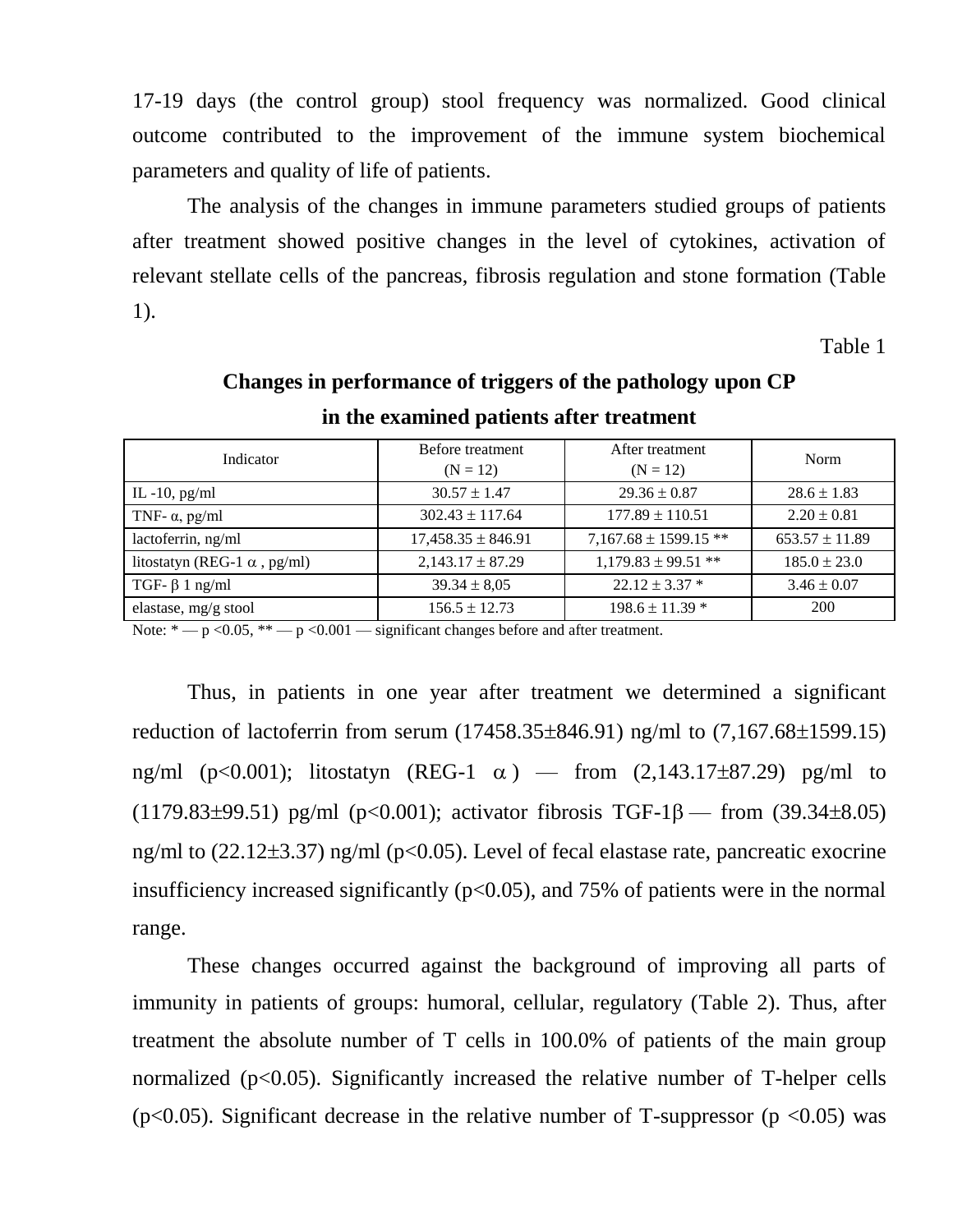after treatment so that their levels did not differ from the control group. The above changes led to the restoration of immunoregulatory index CD4+/CD8+, which after treatment did not differ from the control group (p>0,05). In 41.6% of cases, elevated levels of B cells after treatment decreased in the study group  $(p<0.05)$ , which led to the normalization of this index in the whole group. The main group of patients after treatment normalization observed NST and CIC  $(p<0.05)$ , indicating that the normalization of the functional activity of neutrophils and phagocytic immunity.

In the comparison group were noted such positive changes in all parts of the immune system (humoral, cellular, regulatory) in patients of the main group. There was a normalization of relative numbers of B cells  $(SD19+)$  and CEC level ( $p<0.05$ ). Other indicators did not change significantly after treatment, and most importantly positive changes were observed in the restoration immunoregulation. On the positive treatment effect as evidenced by changes in serum biochemical parameters in patients. In the analysis of post-treatment processes characterized by fibrosis, cholestasis, lipid metabolism, endotoxemia, analyzed the contents of Ca and Cu (Table 3).

Index of endotoxemia (MM), which was significantly elevated in both groups of patients compared with controls, after treatment decreased to 1.54 times  $(493,18\pm30,87)$  mg/l in group I (p<0.001) and did not change significantly in group II. The content of total lipids and cholesterol following treatment remained almost at the same level. This points to a violation of splitting lipids and their subsequent absorption in the intestine by pancreatic type. Total TG and β-LP in patients after treatment were not significantly different from controls.

After treatment, there was a decline  $OP_{pb}$  in patients of the groups I in 1.15 times (159, 74 $\pm$ 6,51) mmol/l (p <0.01) and to GA (6,63 $\pm$ 0,42) mg/l (p <0.05) with no significant changes in these parameters in patients in group II when comparing the period before and after treatment. The phenomena of cholestasis were confirmed by increase in patients of both groups in H-LP 1.63 and 1.3 times, respectively, with substantially unmodified LCD. GGT activity in patients of both groups before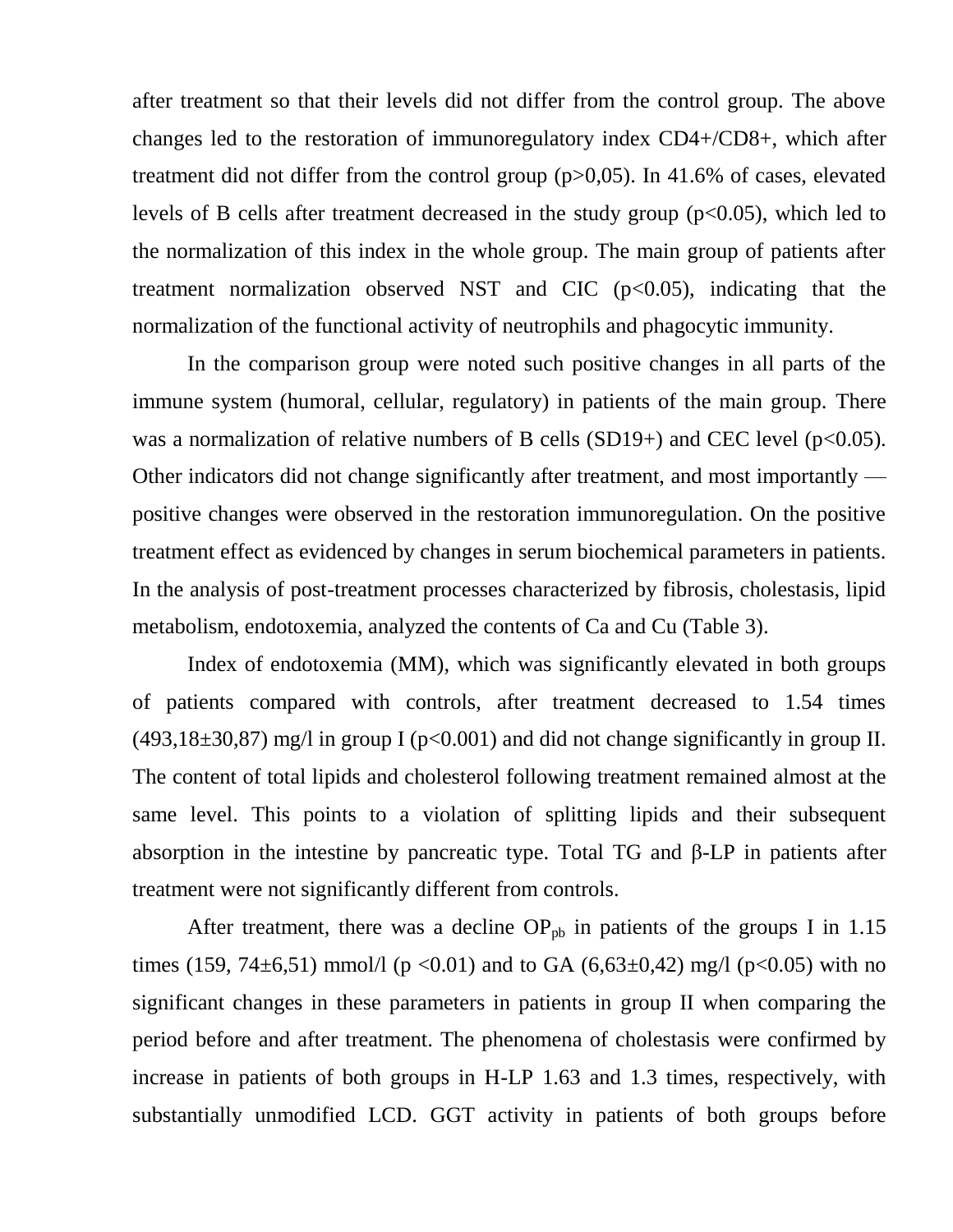treatment tended to increase¸ and in remote period after treatment was observed a gradual decrease in activity this enzyme compared to previous rates (p>0.05).

| Indicator                      | Control group    |                     | Group I ( $n = 34$ ) | Group II $(n = 25)$   |                     |
|--------------------------------|------------------|---------------------|----------------------|-----------------------|---------------------|
|                                | $(N = 20)$       | for treatment       | after treatment      | for treatment         | after treatment     |
| $\mathbf{1}$                   | 2                | 3                   | $\overline{4}$       | 5                     | 6                   |
| leukocytes, 10 <sup>9</sup> /l | $5,35\pm0,21$    | $6.98\pm0.68$ *     | $5.89 \pm 0.39$      | $6,87 \pm 0.72$ *     | $6,63 \pm 0.81$     |
| lymphocytes, %                 | $28,71 \pm 0,81$ | $33.73 \pm 1.73$ *  | $29.58 \pm 2.65$     | $34.2 \pm 1.76$ *     | $34.7 \pm 2.03$ *   |
| lymphocytes, 10 <sup>%</sup> l | $1,61\pm0,07$    | $2.32 \pm 0.29$ *   | $2.17 \pm 0.22$ *    | $2.34 \pm 0.31$ *     | $2.19 \pm 0.27$ *   |
| $CD3 +, %$                     | $50,88 \pm 0,68$ | $41.07 \pm 1.46$ ** | $49.25 \pm 1,51+$    | $40.84 \pm 1.51$ **   | $39.87 \pm 1.74$ ** |
| $CD3 + 109$                    | $0,76 \pm 0,04$  | $0.95\pm0.08$ *     | $0.84 \pm 0.09$      | $0.96 \pm 0.09$ *     | $0.87 \pm 0.08$     |
| $CD19 +, %$                    | $14,78 \pm 0,48$ | $21.34 \pm 1.64$ *  | $15.67 \pm 1,70+$    | $21.09 \pm 1.72$ *    | $16.3 \pm 1,49+$    |
| $CD19 + 109$                   | $0,25\pm0,01$    | $0.36 \pm 0.04$ *   | $0.33 \pm 0.05$      | $0.39 \pm 0.03$ **    | $0.34 \pm 0.06$     |
| $CD4 +, %$                     | 38,71±0,52       | $28.38 \pm 1.73$ ** | $36.08 \pm 0.87+$    | $29.14 \pm 1.81$ **   | $27.3 \pm 1.07$ #   |
| $CD4 +$ , $10^{\circ}$         | $0,53\pm0,03$    | $0.53 \pm 0.09$     | $0.52 \pm 0.05$      | $0.54 \pm 0.09$       | $0.56 \pm 0.08$     |
| $CD8 +, %$                     | 18,39±0,57       | $26.46 \pm 1.75$ ** | $18.05 \pm 1,32+$    | $27.07 \pm 1.64$ **   | $24.94 \pm 1.72$ ** |
| $CD8 + 109/1$                  | $0,30\pm0,02$    | $0.42 \pm 0.06$     | $0.32 \pm 0.08$      | $0.43 \pm 0.07$       | $0.39 \pm 0.08$     |
| $CD16 +, %$                    | $19,07 \pm 0,90$ | $19.08 \pm 1.81$    | $18.83 \pm 1.33$     | $19.11 \pm 1.76$      | $21.42 \pm 1.36$    |
| $CD16 +$ , $10^{\circ}$        | $0,31\pm0,02$    | $0.43 \pm 0.07$     | $0.35 \pm 0.08$      | $0.44 \pm 0.07$       | $0.41 \pm 0.08$     |
| $CD95 +, %$                    | $17,24 \pm 0.57$ | $15,08 \pm 0,83$ *  | $16,94\pm0,67$       | $14.97 \pm 0.93$ *    | $15.01 \pm 0.97$    |
| $CD95 + 109$                   | $0,24\pm0,02$    | $0,27\pm0,03$       | $0,24\pm0,04$        | $0.28 \pm 0.04$       | $0.27 \pm 0.03$     |
| T/A                            | $2,78 \pm 0,15$  | $2.75 \pm 0.18$     | $2.77 \pm 0.28$      | $2.67 \pm 0.23$       | $2.48 \pm 0.94$     |
| $CD4 + /CD8 +$                 | $1,97 \pm 0,07$  | $1.56 \pm 0.12$ *   | $1.89 \pm 0.23$      | $1.54 \pm 0.21$       | $1.52 \pm 0.87$     |
| CIC, units of opt. dens.       | $3,42\pm0,23$    | $6,94 \pm 0.28$ #   | $2.99 \pm 0.31 +$    | $6,76 \pm 0.3 \neq 1$ | $4.02 \pm 1.08 +$   |
| <b>NST</b>                     | $12,03 \pm 0,74$ | $19.82 \pm 3.26$ *  | $12.56 \pm 2.35$     | $20.01 \pm 2.94$ *    | $16.27 \pm 1.56$ *  |
| <b>CPA</b>                     | $0,20\pm0,01$    | $0.34 \pm 0.08$     | $0.18 \pm 0.05$      | $0.36 \pm 0.09$       | $0.29 \pm 0.09$     |
|                                |                  |                     |                      |                       |                     |

### **Indicators of immune status in patients after treatment**

Notes:

1.  $* - p < 0.05$ ,  $* - p < 0.01$ ,  $* - p < 0.001$  — significant changes compared with the control group.

2.  $+$   $p<0.05$   $-$  significant changes before and after treatment.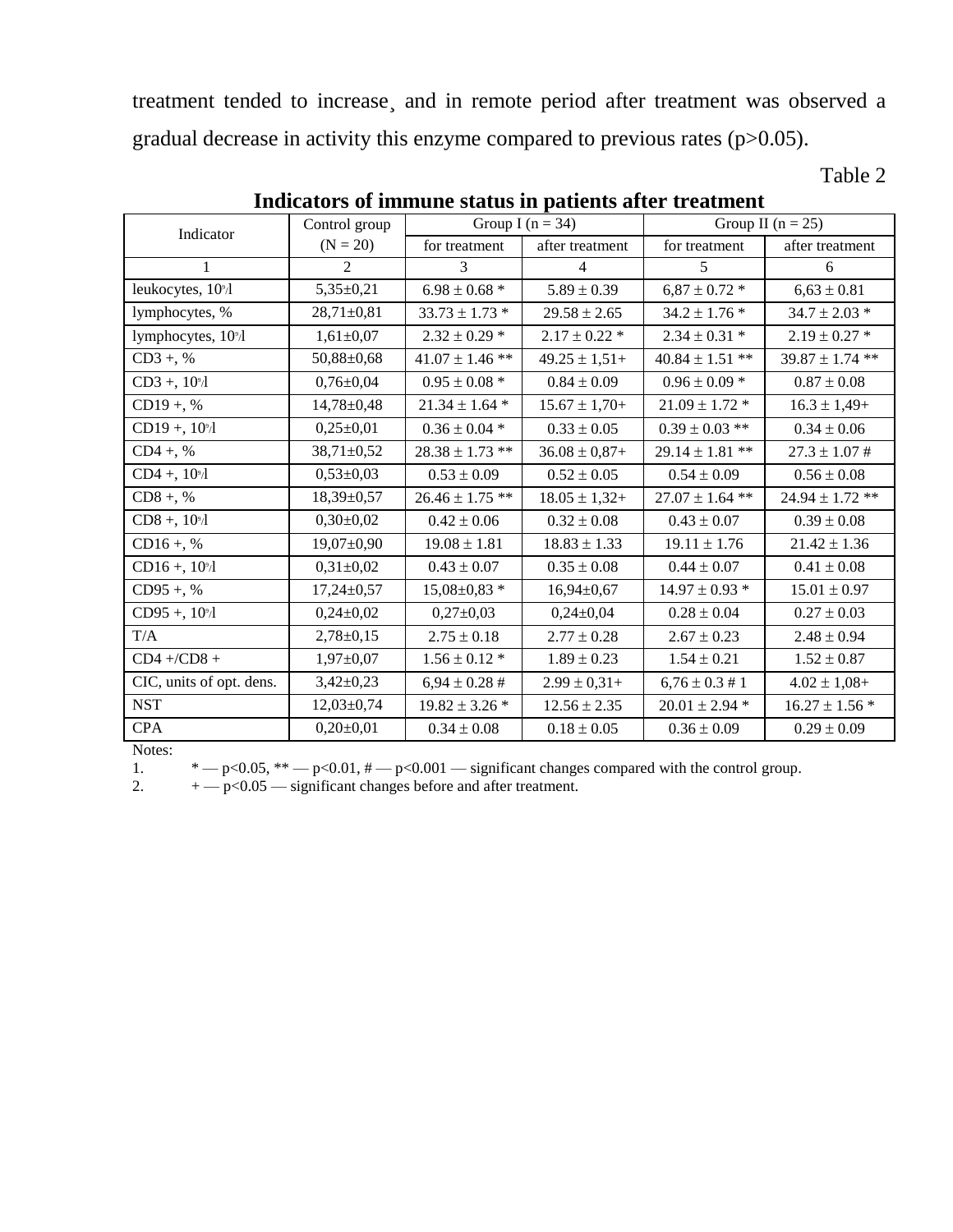| Indicator                    | Control group      | Group I ( $n = 34$ ) |                                     | Group II ( $n = 25$ )  |                      |
|------------------------------|--------------------|----------------------|-------------------------------------|------------------------|----------------------|
|                              | $(N = 20)$         | for treatment        | after treatment                     | for treatment          | after treatment      |
| lipids, g/l                  | $6,00\pm0,70$      | $3,55\pm0.15$ ***    | $3,5\pm0.26$ ***                    | $3,61\pm0,16$ ***      | $3,69 \pm 0,001$ *** |
| Cholesterol,<br>mmol/L       | $5,20\pm0,60$      | $4,76\pm0,21$        | $5,01\pm0,34$                       | $4,63\pm0,19$          | $4,41\pm0,76$        |
| $\beta$ -LP, units           | $45,00\pm2,25$     | $47,20 \pm 2,81$     | $44,85 \pm 4,02*$                   | $46,14\pm2,47$         | $48,33 \pm 7,69$     |
| H-LP, units/ml               | $2,75 \pm 0.28$    | $4,56 \pm 0.38$ ***  | $4,5 \pm 0,67$                      | $4,81\pm0.93*$         | $3,5+0,87$           |
| TG, mmol/l                   | $1,16\pm0.06$      | $1,33\pm0.09$        | $1,18\pm0,14$                       | $1,29\pm0,14$          | $1,30\pm0,17$        |
| $LCD, \, \text{mmol/l}$      | $0,144\pm0,027$    | $0,194\pm0,007$      | $0,19\pm0,01$                       | $0,195 \pm 0,008$      | $0.16 \pm 0.03$      |
| GGT, mkkat/l                 | $0,82{\pm}0,025$   | $1,20\pm0,27$        | $1,15\pm0,60$                       | $1,45\pm0,36$          | $1,40\pm0,7$         |
| $Cu, \,mmol/l$               | $17,70\pm0,57$     | $24,73\pm0.93$ ***   | $24,21\pm1,09$ ***                  | 24,96±1,02 ***         | $23,34 \pm 3,33$     |
| OPpb, mmol/l                 | $136,04\pm4,30$    | 184,97±7,84 ***      | $159,74\pm 6,51$ **                 | 189,41±7,39 ***        | $196,6{\pm}29,4*$    |
| GA, mmol/l                   | $5,61\pm0,22$      | $6,73\pm0,24$ ***    | $6,63\pm0,42*$                      | $6,94\pm0,29$ ***      | $7,63 \pm 1,07$      |
| MM, mg/l                     | $445.60 \pm 18.20$ | 760,44±46,31 ***     | 493.18 $\pm$ 30.87 $\bullet\bullet$ | 617,47 $\pm$ 35,15 *** | $643,75 \pm 129,15$  |
| Ca, mmol/l<br>$\mathbf{r}$ . | $2,50\pm0.09$      | $2,17\pm0.04$ ***    | $2,11\pm0,12$                       | $2,23\pm0,06*$         | $2,19\pm0,12*$       |

**Biochemical parameters of blood serum of the patients after treatment (M±m)**

Notes:

 $1 * -p < 0.05$ ,  $** -p < 0.01$ ,  $*** -p < 0.001$  — the probability of changes between indicators of patients compared with the control group.

2.  $\bullet\bullet$  - p<0.05 — the likelihood of performance changes between patients before and after treatment.

Analysis of changes in the system of POL-AOP patients in both groups before and after treatment (Table 4) showed that in patients in group I after treatment there was a significant decrease in the concentration of substrates of lipid peroxidation in αphase, compared with the period before treatment  $(p<0.05)$ . JDC in heptanes fraction in both groups of patients after treatment were not detected, unlike groups of patients before treatment. Characteristic was a lack of SO in both phases. There was a tendency to reduce the concentration of POL-MDA products — in both groups of patients after treatment, compared with similar groups to treatment.

When considering the AOP system after treatment in group I patients SOD activity was reduced ( $p<0.05$ ), and in II group — increased to 53.0%, in contrast to the same group before treatment, while in group I CA activity reached the limits of physiological norm, and in II group — increased by 32.2%.

In analyzing the enzymatic activity of pancreas in patients after treatment, probable decrease in activity  $\alpha$ -amylase ( $p<0.05$ ) in group I was found, group II in the activity of the enzymes also tended to decrease (Table 5). Trypsin and lipase activity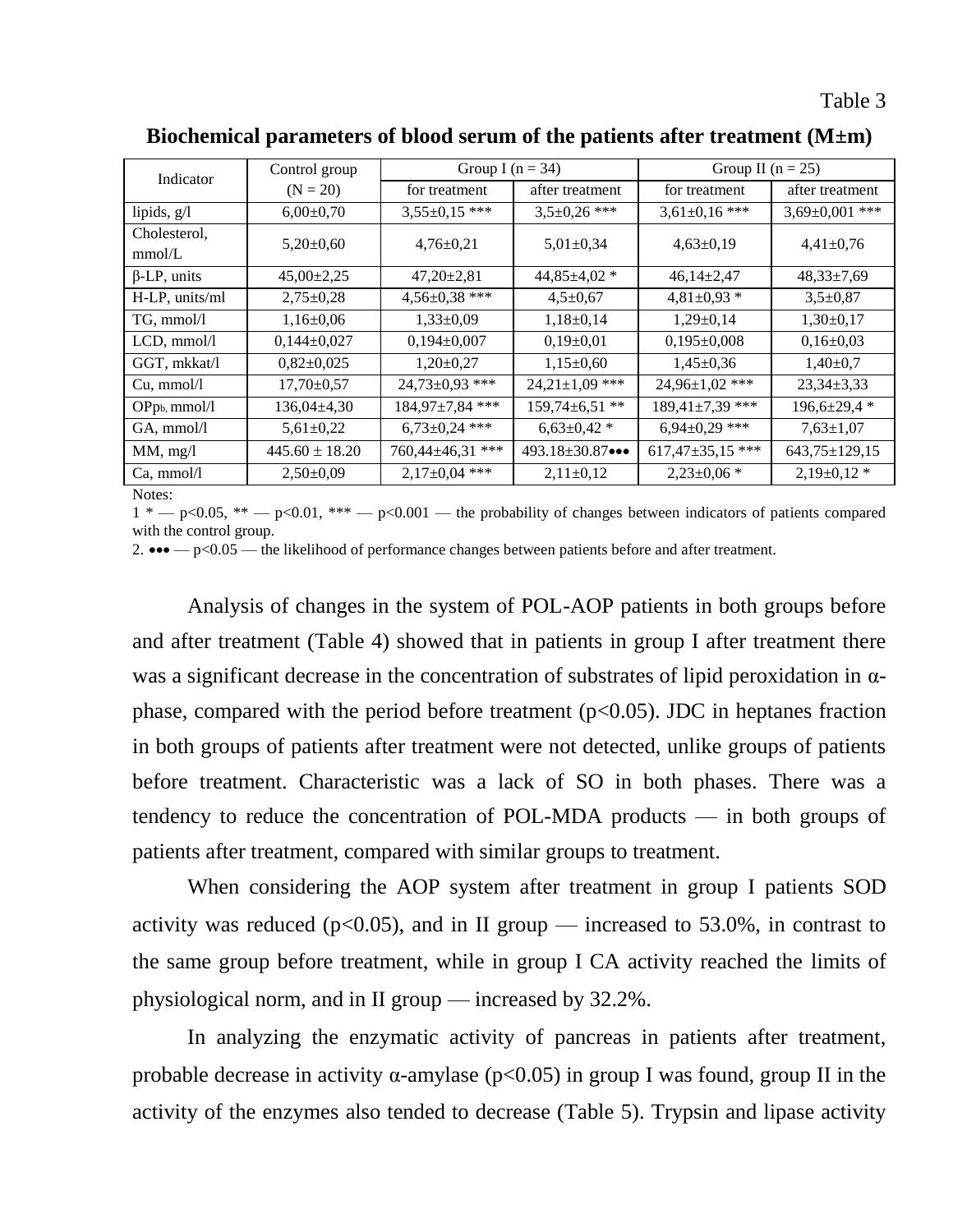decreased in both groups of patients. In group II patients 1.4 times decreased activity of phospholipase A. The accumulation of glucose in the blood was more typical of patients in group I, where GHb level rose from  $(6,52\pm0,84)$  to  $(7,17\pm1,41)$  Fru uM/g Hb, group II concentration of this index tended to decrease.

In the analysis of sonographic data found that after treatment in group I decreased the size of the pancreas by the size of the head ( $p \le 0.002$ ), while the body and tail were not changed (Table 6). MPD diameter was not significantly changed and remained moderately advanced. Contours of the pancreas were in most cases irregular and in almost half of the patients unclear because of fibrotic changes, as evidenced by the increase of the index relative parenchymal density of the pancreas.

In group II in patients after treatment size of the pancreas virtually unchanged and remained close to the upper limit of normal (Table 7). Pancreas had uneven and clear contours, indicating that the absence of fibrosis and organ inflammation at the time of the study.

MPD lumen significantly decreased, indicating a decrease in intraductal pressure:  $(5,27\pm1,23)$  mm in 3-6 months after treatment and  $(4,38\pm0,87)$  mm in 6 months or more  $(p<0.01)$ . Local expansion of the duct was defined only in isolated cases and its size was significantly decreased to  $(5.01\pm1.20)$  mm after 3 — 6 months, and  $(4.56\pm2.05)$  mm after 6 months or more after treatment against  $(8.36\pm1.7)$  mm before treatment (p<0.001).

Table 4

|             |          | Control              | Group I ( $n = 34$ ) |                   | Group II ( $n = 25$ ) |                 |
|-------------|----------|----------------------|----------------------|-------------------|-----------------------|-----------------|
| Indicator   | Phases   | group ( $n =$<br>20) | before treatment     | after treatment   | before treatment      | after treatment |
| IPZ, $U/ml$ | $\alpha$ | $0,99 \pm 0,04$      | $1,10\pm0.04*$       | $0.89 \pm 0.08$ • | $0.99 \pm 0.06$       | $0,97\pm0,03$   |
|             |          | $3,12\pm0,12$        | $3,22\pm0,10$        | $3,59\pm0.38$     | $3.06 \pm 0.08$       | $3,22\pm0,14$   |
| DC, U/ml    | $\alpha$ | $0.67 \pm 0.03$      | $0,71\pm0,03$        | $0,6{\pm}0,09$    | $0,65 \pm 0,04$       | $0.68 \pm 0.05$ |
|             |          | $1,53 \pm 0,08$      | $1,85 \pm 0.07$ **   | $1,87+0,25$       | $1,65 \pm 0.07$       | $1,53\pm0,07$   |
| JDC, U/ml   | $\alpha$ | $\Omega$             | $0,06 \pm 0,01$      | 0                 | $0,03\pm0,01$         | 0               |
|             |          | $0,80\pm0,03$        | $0,99\pm0,07*$       | $0,93\pm0,19$     | $0,73\pm0,05$         | $0.6 \pm 0.08*$ |

**Dynamics of changes in the system of POL-AOP in patients of the groups I and II (M±m)**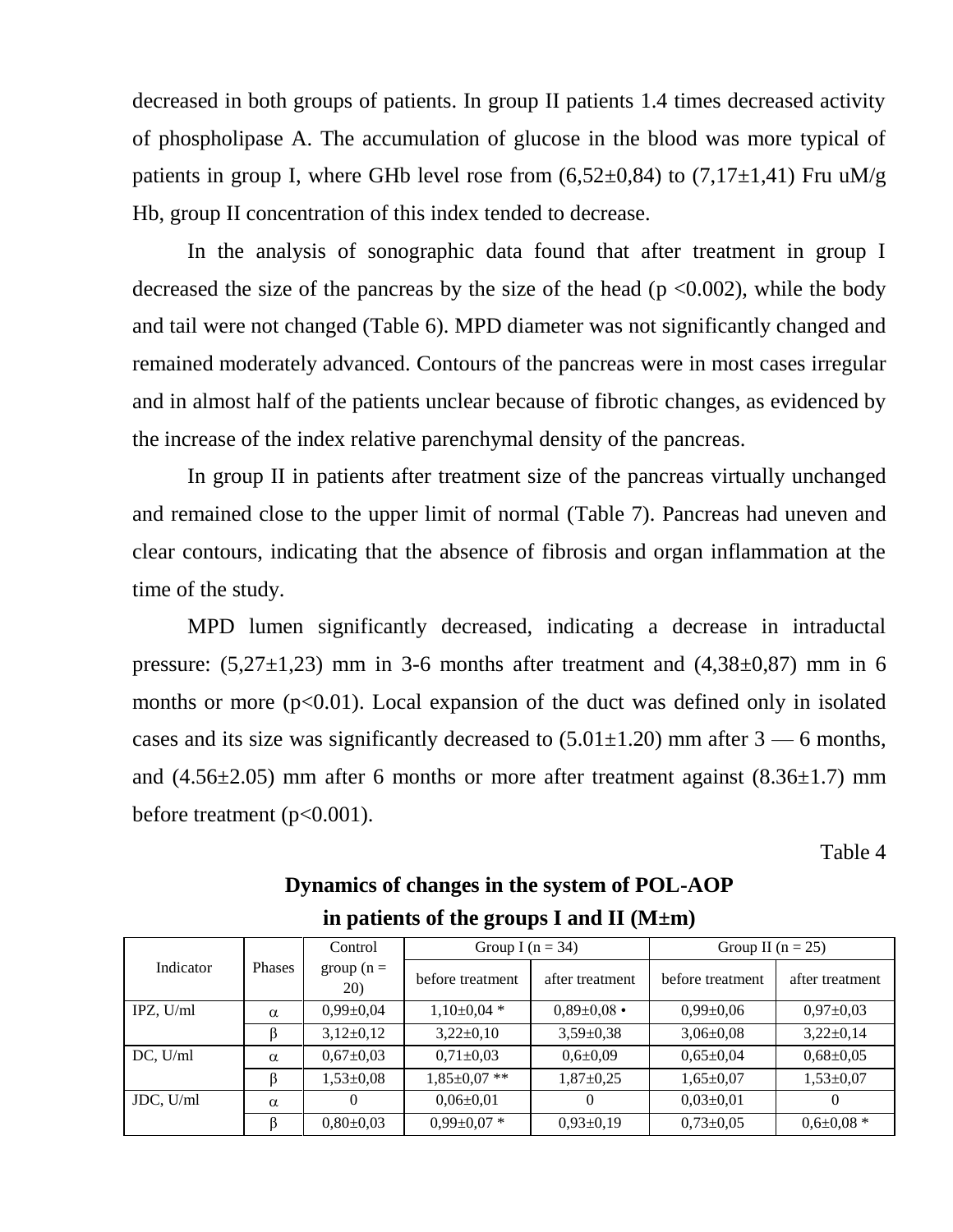| SO, U/ml            | $\alpha$ |                   |                        |                       | $0.01 + 0.01$          |                     |
|---------------------|----------|-------------------|------------------------|-----------------------|------------------------|---------------------|
|                     |          |                   | $0.40 \pm 0.03$        |                       | $0.36 \pm 0.04$        |                     |
| MDA, nmol/ml        |          | $2,07\pm0,13$     | $3,04\pm0,15$ ***      | $3,0{\pm}0,20$ ***    | $2,66 \pm 0.23$ *      | $3,0{\pm}0.20$ ***  |
| LDS, standard units |          | $30.3 \pm 1.22$   | $32.62 \pm 2.8$        | $29.35 \pm 2.98$      | $21,63 \pm 3,57$ * •   | $29.35 \pm 2.98$    |
| CA, mcM/min x mgNv  |          | 1149,6±49,3       | $1035,65\pm24,61*$     | $1050, 18\pm32, 28$   | $1101,8 \pm 67,94$     | $1050, 18\pm32, 28$ |
| CPU, mg/ml          |          | $308,08 \pm 8,79$ | $447,37 \pm 11,18$ *** | $434,70 \pm 17,5$ *** | $455,69 \pm 22,36$ *** | $434,70\pm17.5***$  |
| K/f, CPU/MDA        |          | $1,71\pm0,11$     | $1,58 \pm 0.08$        | $1,58 \pm 0.09$       | $1,95\pm0.28$          | $1,58 \pm 0.09$     |

Notes:

1.  $\alpha$  — heptane phase;  $\beta$  — izopropanol phase.

2. \*  $-p<0.05$ , \*\*  $-p<0.01$ , \*\*\*  $-p<0.001$  — the probability of changes between indicators of patients before and after treatment compared with the control group.

3. • — p<0.05 — probability of changes between indicators of patients before and after treatment.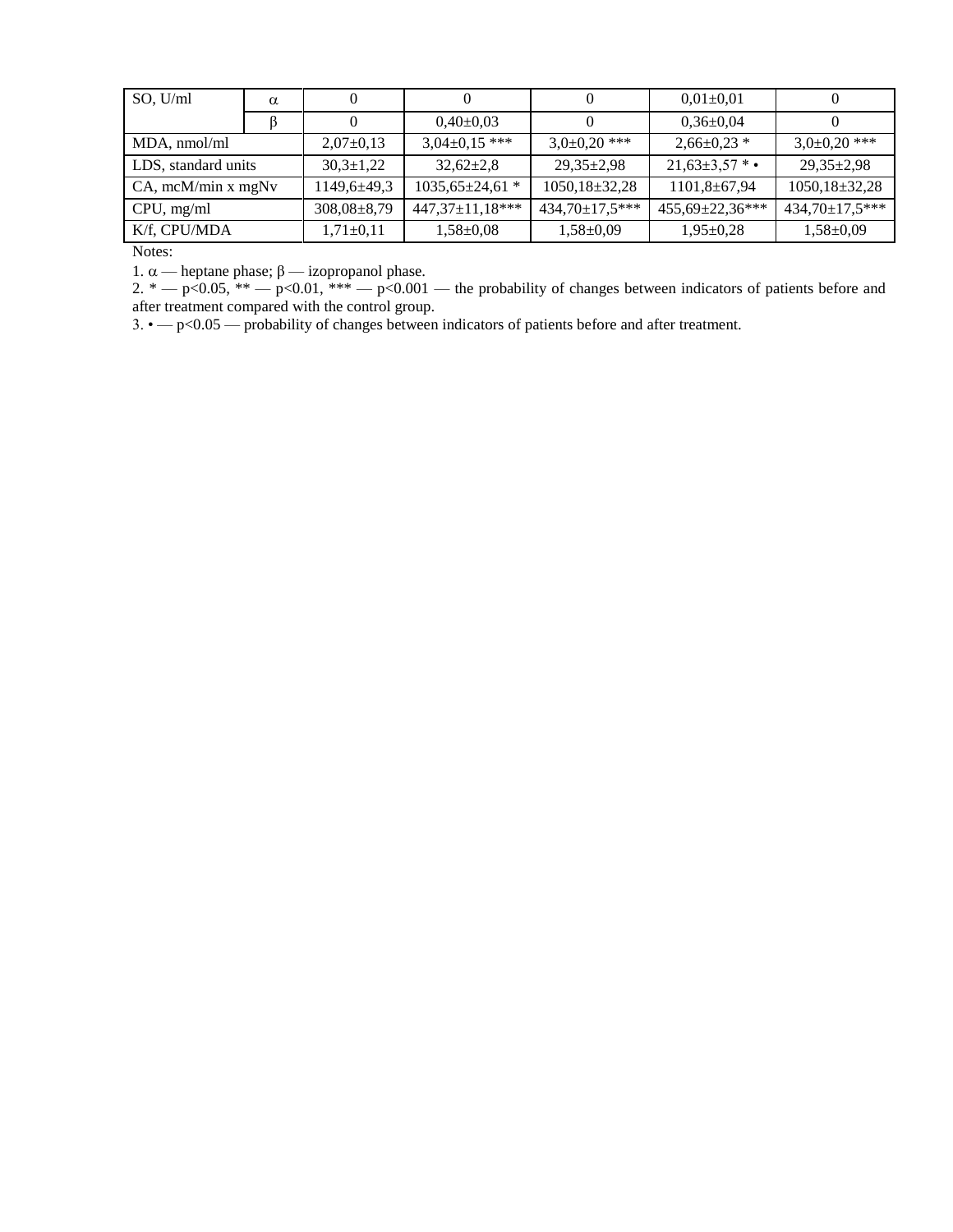### **Dynamics of changes in enzyme activity and content of GHb in patients (M±m)**

|                                                  | Control group   | Group I ( $n = 34$ ) |                   | Group II ( $n = 25$ ) |                   |
|--------------------------------------------------|-----------------|----------------------|-------------------|-----------------------|-------------------|
| Indicator                                        | $(n = 20)$      | before treatment     | after treatment   | before<br>treatment   | after treatment   |
| $\alpha$ -amylase, mg/s $\cdot$ 1                | $6,10\pm0.37$   | $15,56\pm1,81$ ***   | $8,74\pm2,16$ •   | $16,44\pm2,76$ ***    | $11,90 \pm 3,97$  |
| lipase, $nmol/s \cdot 1$                         | $1,07 \pm 0,05$ | $1,44\pm0,11$ ***    | $1,36\pm0,11*$    | $1,38\pm0.08$ ***     | $1,30\pm0.09*$    |
| trypsin, $uM/ml \cdot min$                       | $2,50\pm0,27$   | $8,60\pm0,66$ ***    | $7,08\pm0,88$ *** | $8,81\pm0,71$ ***     | $7,87\pm1,31$ *** |
| GHb, Fru m/g Hb                                  | $5,25\pm0,28$   | $6,52{\pm}0,84$      | $7,17\pm1,41$     | $6,30\pm0,74$         | $5,49\pm2,06$     |
| phospholipase A, units<br>$F/A$ in 1 ml of serum | $0,98 \pm 0,07$ | $1,91\pm0,13$ ***    | $1,82\pm0,30**$   | $2,07\pm0,20$ ***     | $1,47\pm0,14$ **  |

Notes:

1.  $* - p < 0.05$ ,  $* - p < 0.01$ ,  $* + p < 0.001$  — the probability of changes between indicators of patients before and after treatment compared with the control group.

2. •  $-p<0.05$  — probability of changes between indicators of patients before and after treatment.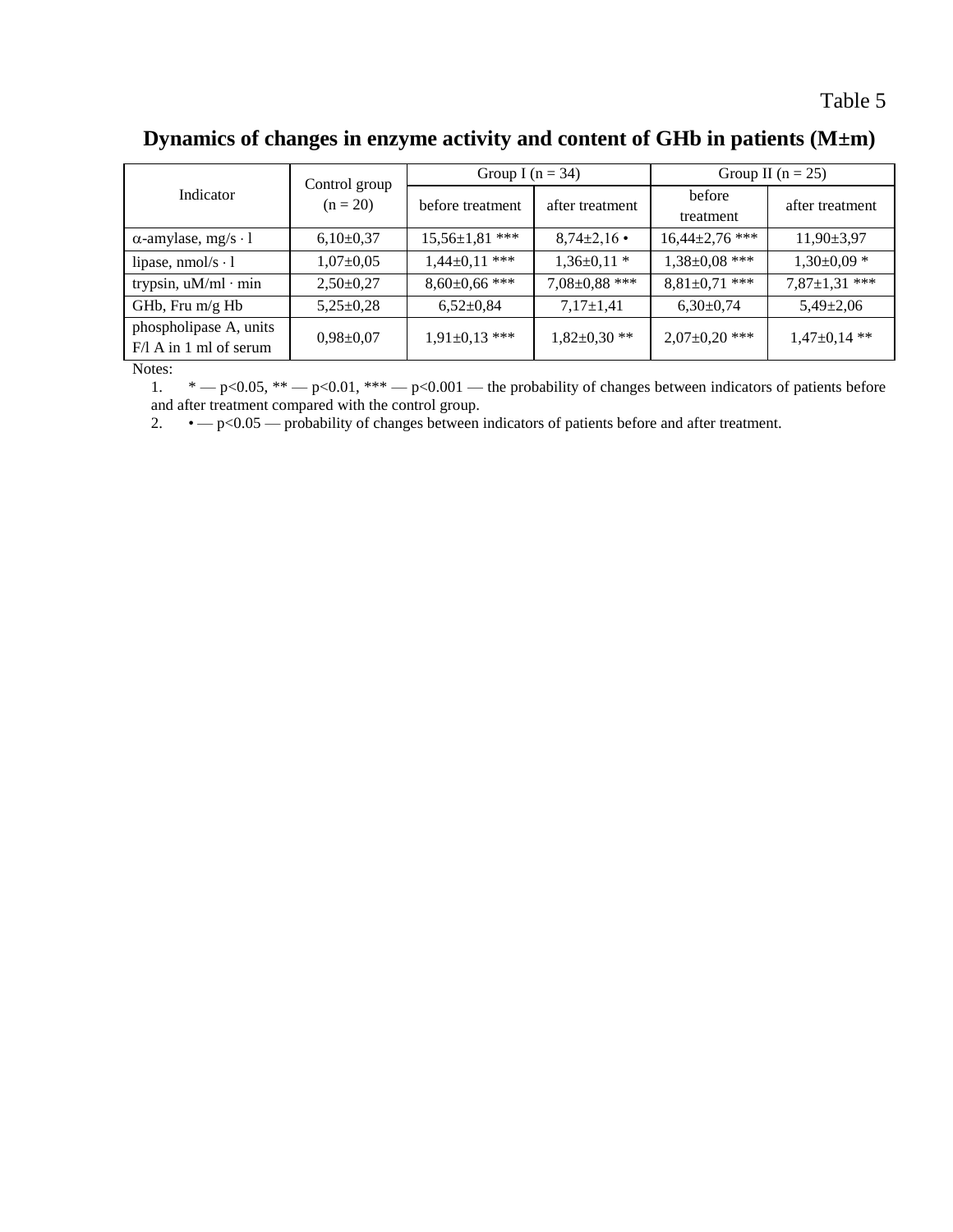Table 6

| Indicator              | Before treatment | After treatment          |                      |  |
|------------------------|------------------|--------------------------|----------------------|--|
|                        | $(n = 34)$       | to 6 months ( $N = 23$ ) | $>6$ months (N = 11) |  |
| Pancreatic head, mm    | $35,97 \pm 2,07$ | $28,00\pm1,00*$          | $30,45\pm2,42*$      |  |
| Pancreatic body, mm    | $17,30\pm0.81$   | $16,08 \pm 0,79$         | $15,36\pm1,11$       |  |
| Pancreatic tail, mm    | $25,46 \pm 1,79$ | $24,87 \pm 0.83$         | $28,70+0,42$         |  |
| MPD, mm                | $4,78 \pm 0,74$  | $5,30\pm1,19$            | $4,90\pm0,87$        |  |
| Contours:              |                  |                          |                      |  |
| smooth, abs. k. $(\%)$ | 5(16.6)          | 2(8.0)                   | -                    |  |
| uneven, abs. k. $(\%)$ | 25(83.4)         | 23(92.0)                 | 12(100.0)            |  |
| clear, abs. k. $(\%)$  | 17(56.6)         | 11(44.0)                 | 5(41.6)              |  |
| fuzzy, abs. k. $(\%)$  | 13(43.4)         | 14(56.0)                 | 7(58.3)              |  |
| structural unit, U     | $3,66 \pm 0,15$  | $3,55\pm0,18$            | $3,46\pm0,19$        |  |
| echo density, U        | $6.31 \pm 0.67$  | $5,95\pm0,71*$           | $7,64\pm1,16*$       |  |

**State of the pancreas in patients of the group I after treatment**

Note:  $* - p < 0.05$  — significant difference index before and after treatment.

Concretions of MPD were located only in 3 (23.1%) of patients within 3-6 months and in 2 (6.7%) patients after 6 months, compared with 15 (55.6%) before treatment.

Table 7

| Indicator              | Before treatment | After treatment          |                      |  |
|------------------------|------------------|--------------------------|----------------------|--|
|                        | $(N = 25)$       | to 6 months ( $N = 13$ ) | $>6$ months (N = 12) |  |
| Pancreatic head, mm    | $32,78 \pm 1,29$ | $27,54 \pm 1,08$         | $32,33 \pm 1,55$     |  |
| Pancreatic body, mm    | $16,81\pm0,61$   | $15,92 \pm 0,61$         | $16,25 \pm 1,21$     |  |
| Pancreatic tail, mm    | $25,19\pm0,64$   | $24,77 \pm 0.62$         | $24,50 \pm 1,06$     |  |
| MPD, mm                | $7,19\pm0,57$    | $5,27\pm1,23*$           | $4,38\pm0.87$ *      |  |
| Contours:              |                  |                          |                      |  |
| smooth, abs. k. $(\%)$ | 2(7.4)           |                          | -                    |  |
| uneven, abs. k. $(\%)$ | 25(92.6)         | 13(100.0)                | 12(100.0)            |  |
| clear, abs. k. $(\%)$  | 15(55.5)         | 4(30.8)                  | 9(75.0)              |  |
| fuzzy, abs. k. $(\%)$  | 12(44.5)         | 9(69.2)                  | 3(25.0)              |  |
| structural unit, U     | 3(11.1)          | 8(61.5)                  | 1(8.3)               |  |

#### **Indicators of the state of the pancreas in patients of the group II**

Note: \*  $-p<0.05$  — significant difference index before and after treatment.

After treatment, quality of life (QOL) of patients, that we studied using a questionnaire and SF-36 questionnaire developed by us, has undergone positive changes.

QOL indicators of patients with CP before and after treatment are shown in Fig. 1.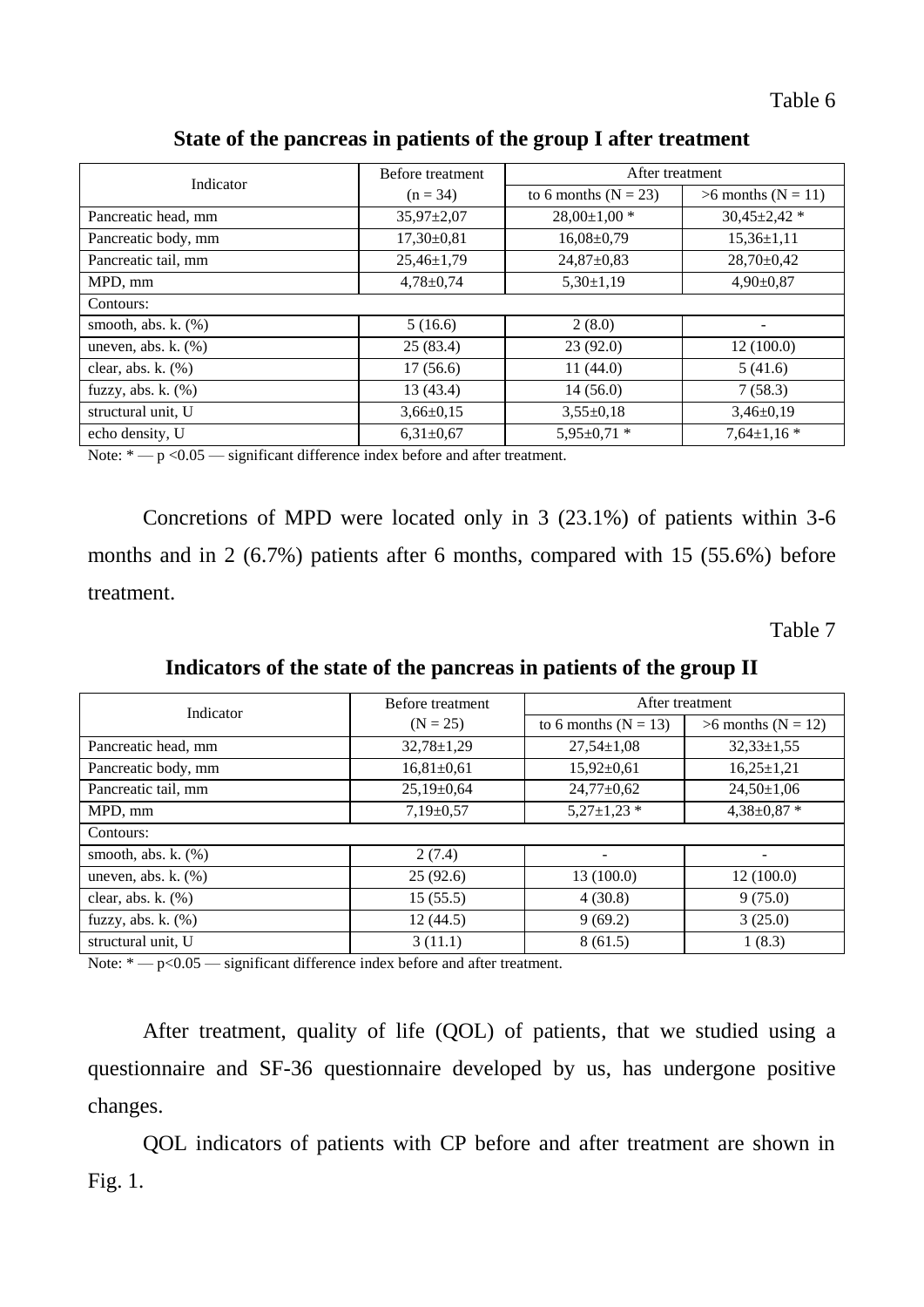

Fig. 1. Quality of life in patients with CP in the dynamics of treatment.

After treatment, QOL parameters significantly improved. Thus, as a result of treatment significantly raised performance physical component of health —  $(52,3\pm6,7)$  points against  $(43,2\pm8,4)$  before treatment (p<0.05). Improving physical component of QOL was due to significant improving overall health:  $(52.9\pm3.5)$  points against  $(46,2\pm2,1)$  before treatment (p<0.05). According to other scales (RFF, FF, B), there was tendency to improve QOL of patients, but significant differences of indicators were not found.

Index of psychological component of health also significantly increased:  $(57,5\pm4,9)$  points against  $(43,0\pm3,7)$  before treatment (p<0.05). Improving QOL for psychological component was due to significant improvement in viability, social functioning, mental health:  $(57,0\pm4,0)$  points against  $(42,1\pm2,6)$  before treatment (p<0.05); (66,1 $\pm$ 4,5) points against (48,0 $\pm$ 3,3) before treatment (p<0.05); (63,2 $\pm$ 3,5) points against  $(49,2{\pm}2,8)$  before treatment (p<0.05), respectively.

According to a scale of role-emotional functioning (REF), QOL of patients tended to improve, but significant differences in performance were not found.

We also analyzed the subjects' assessment of their own health as compared to last year. Thus, if the treatment level health compared to last year was estimated on average by patients in  $(34,6\pm3,9)$  points, after treatment it increased 2.1 times and amounted to  $(74,1\pm5,1)$  (p<0.0001).

We have developed and applied a specific questionnaire for QOL research, which is due to the presence of CP. It could accommodate a question about the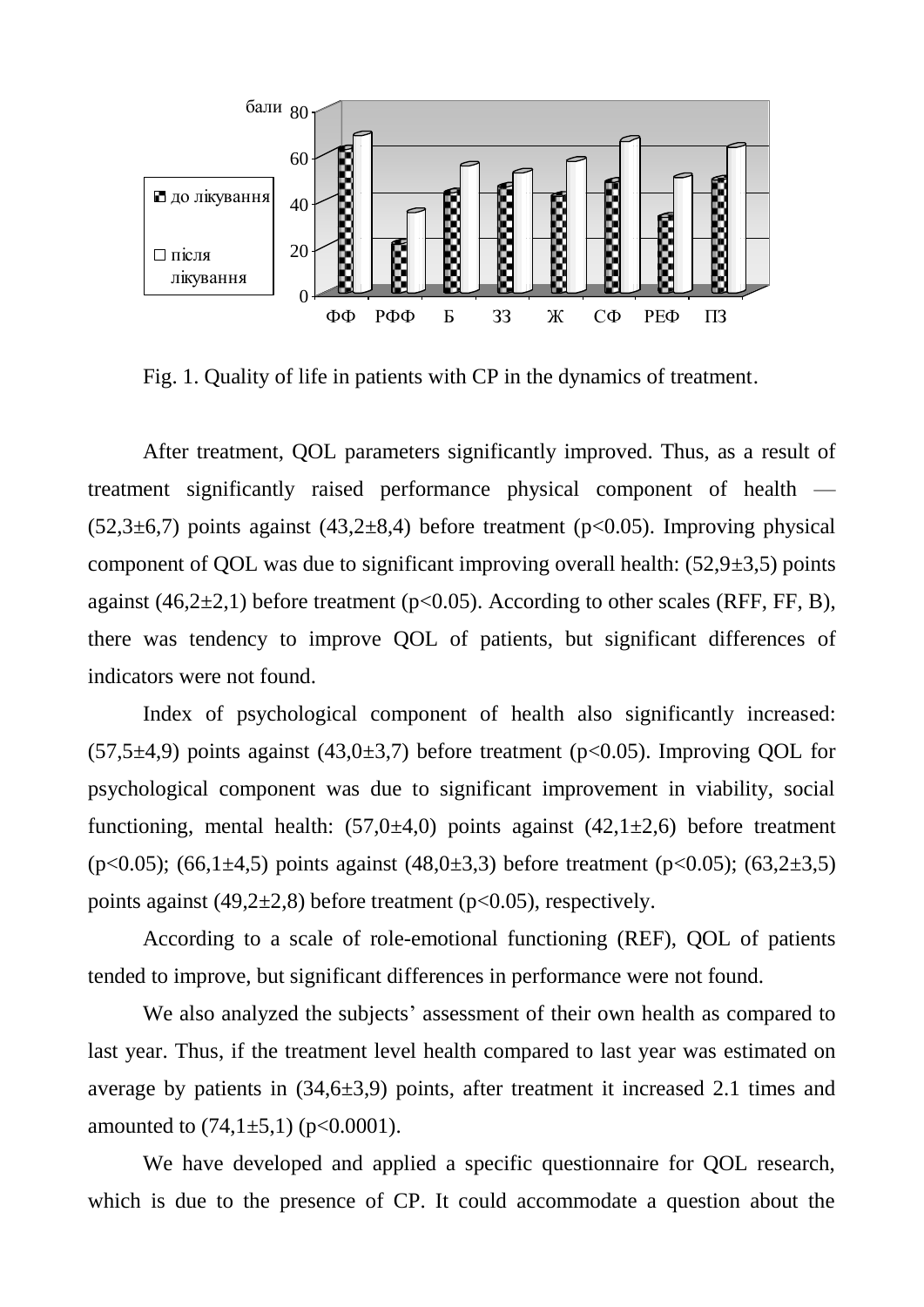impact of the disease on the patient's QOL in general and the question of complaints (pain in the left hypochondrium, shingles pain, bloating, etc.) due to the presence of CP. Patients also independently evaluated in a developed specific questionnaire how complaints related to CP interfere in everyday life, how emotionally they perceive their disease (answers varied from "quiet" attitude to "significantly emotionally concerned").

As shown in Fig. 2, according to the survey, we observed a positive trend. So much pronounced pain before treatment was in 27.5% surveyed patients, moderate in 55.0%, slightly pronounced — 12.5%. After treatment, patients reported only moderately expressed pain in 32.5% of patients and in 42.5% — insufficient, the rest — the pain bothered.

Similarly, swelling in the abdomen disturbed much less.

All these facts were reflected in the complaint as patients with CP interfere with their daily lifestyle and worsen QOL (Fig. 3).

As shown in Fig. 3, after treatment, only 5.0% of patients indicated a significant negative impact of the disease on QOL against 37.5% before treatment. The percentage of patients whose disease did not worsenand worsen a bit QOL increased slightly — from 7.5% to 15.0% and from 30.0% to 42.5%, respectively.

Unexpressed complaints, which can be ignored, 32.5% surveyed noted before treatment vs. 52.4% after treatment. Moderate complaints and manifestations of CP, which can't be marked, but do not break the habitual rhythm of life, were noted by 35.0% of patients with CP vs. 42.5% of patients after treatment.

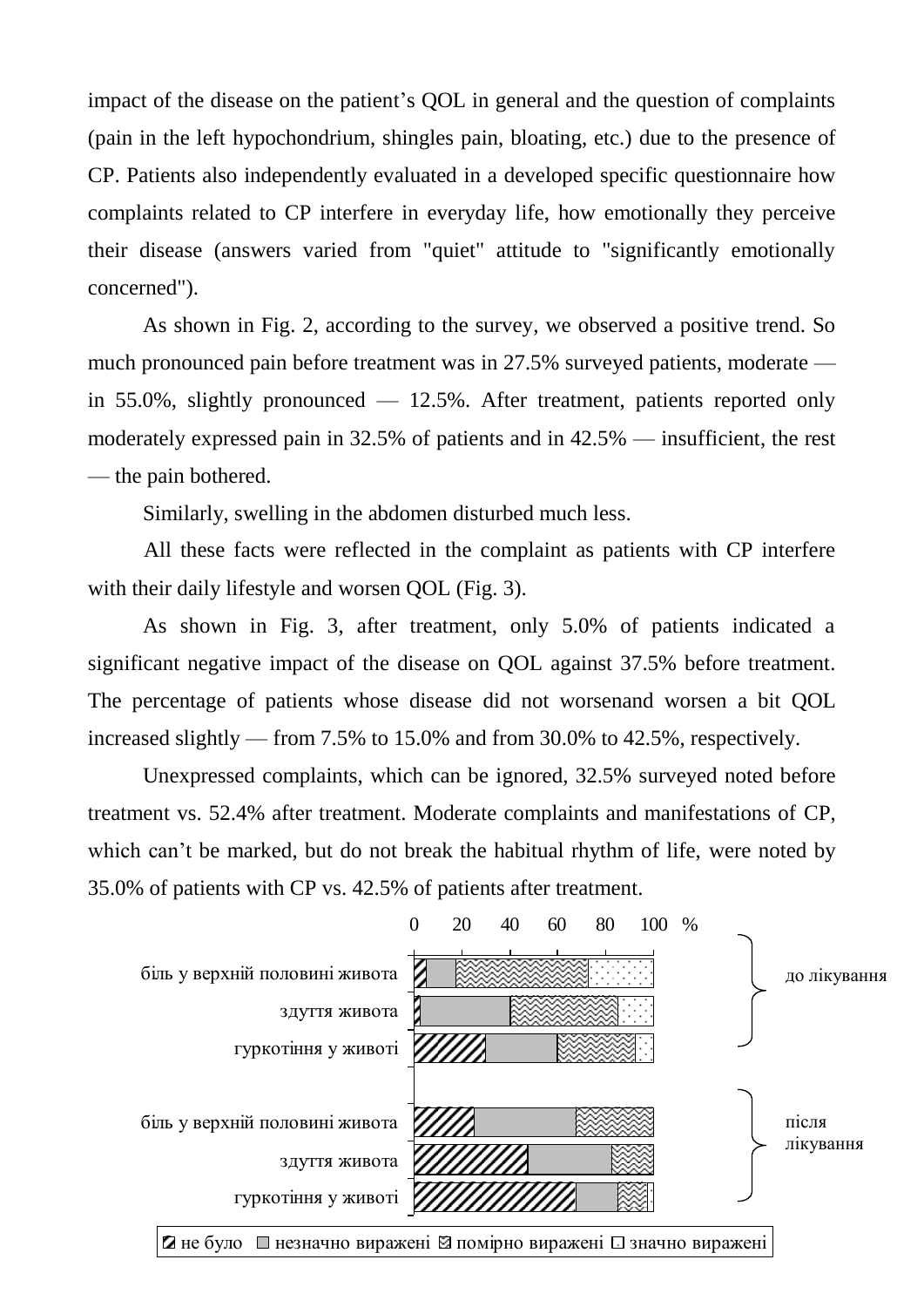Fig. 2. Changes in the frequency and severity of complaints of patients with CP in the dynamics of treatment.



Fig. 3. The impact of the disease on quality of life of patients.

However, 32.5% of the surveyed before treatment and 5.0% after treatment noted significant problems and complaints that significantly violate activity and rhythm of life of the patient during the day.

Thus, the positive trend set in the complaints of patients, as well as self-esteem and their impact on everyday lifestyle. However, as for the emotional perception of patients of their disease, situation improved, but not significantly (Fig. 4).



Fig. 4. Emotional perception of the disease by patients.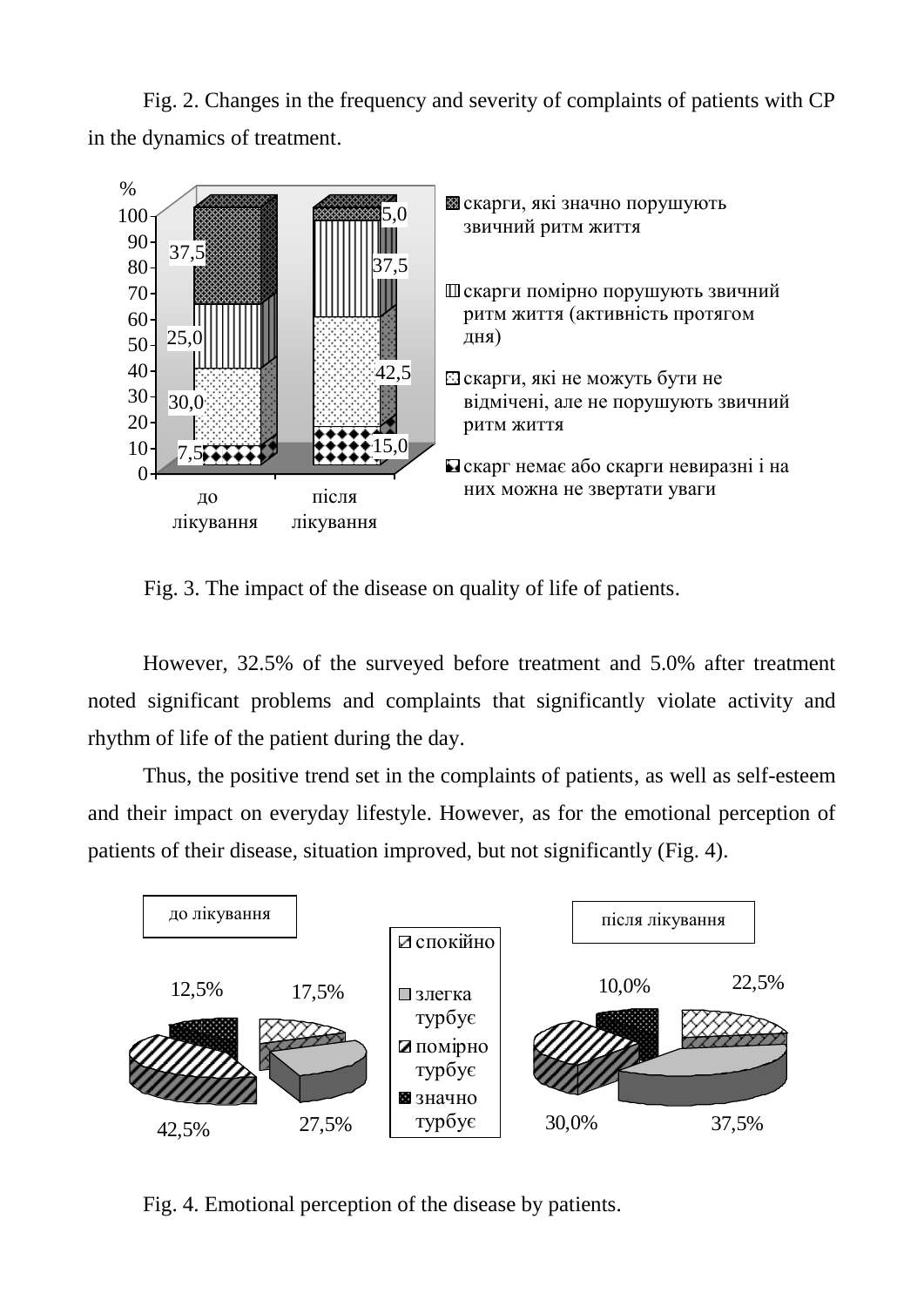Indeed, CP emotionally severely disturbed 12.5% of patients before treatment versus 10.0% after treatment, moderately — 42.5% and 30.0%, slightly — 27.5% and 37.5%, and 17.5% patients before treatment related to their disease emotionally calm, after treatment this figure rose to 22.5%.

Thus, in patients of the group I after treatment with the use of complex autocytokines, glutargin, VPMF it is found that after treatment there is no full recovery of the immune system, which explains the importance of its chronicity and progression to CP. At the same time, the rate of TGF-β1, which shows the development of fibrotic processes, activates stellate cells of the pancreas, that produce extracellular matrix and are responsible for fibrosis of the pancreatic parenchyma, was significantly decreased  $(p<0.05)$ , and the level of cytokines, which indirectly related processes fibrosis — IL-10, TNF- $\alpha$  — tended to decrease (p>0.05). The positive effect of treatment on calcification processes — significantly reduced the level of REG-1 $\alpha$  (litostatyn), which is the main component of pancreatic stones  $(p<0.001)$ .

In addition, there was a normalization of amylase, lipase, trypsin and phospholipase A in comparison with similar indicators to treatment. The decrease in the severity of endotoxemia, fibrosis  $(CA \text{ and } OP_{\text{nb}})$ , but these figures remained higher after treatment from that of the control group. Evidence of cholestasis (H-LP) has decreased significantly as compared to the control group  $(p<0.05)$  and remained pronounced lipid metabolism disorder (decrease in total lipids) ( $p<0.05$ ), showed an increase in the amount of copper and decrease in serum calcium.

There was a significant decrease in the concentration of substrates LPO (IPZ in heptane phase) and lipid peroxidation products (JDC in heptane phase), and lack of SO in both fractions (p<0.05). There was a decrease of MDA concentration, while the AOP system activity after treatment tended to increase.

It is established that almost all indicators of physical and mental health patients after treatment were statistically higher as compared to those before treatment, indicating the effectiveness of the proposed complex. Good and satisfactory results in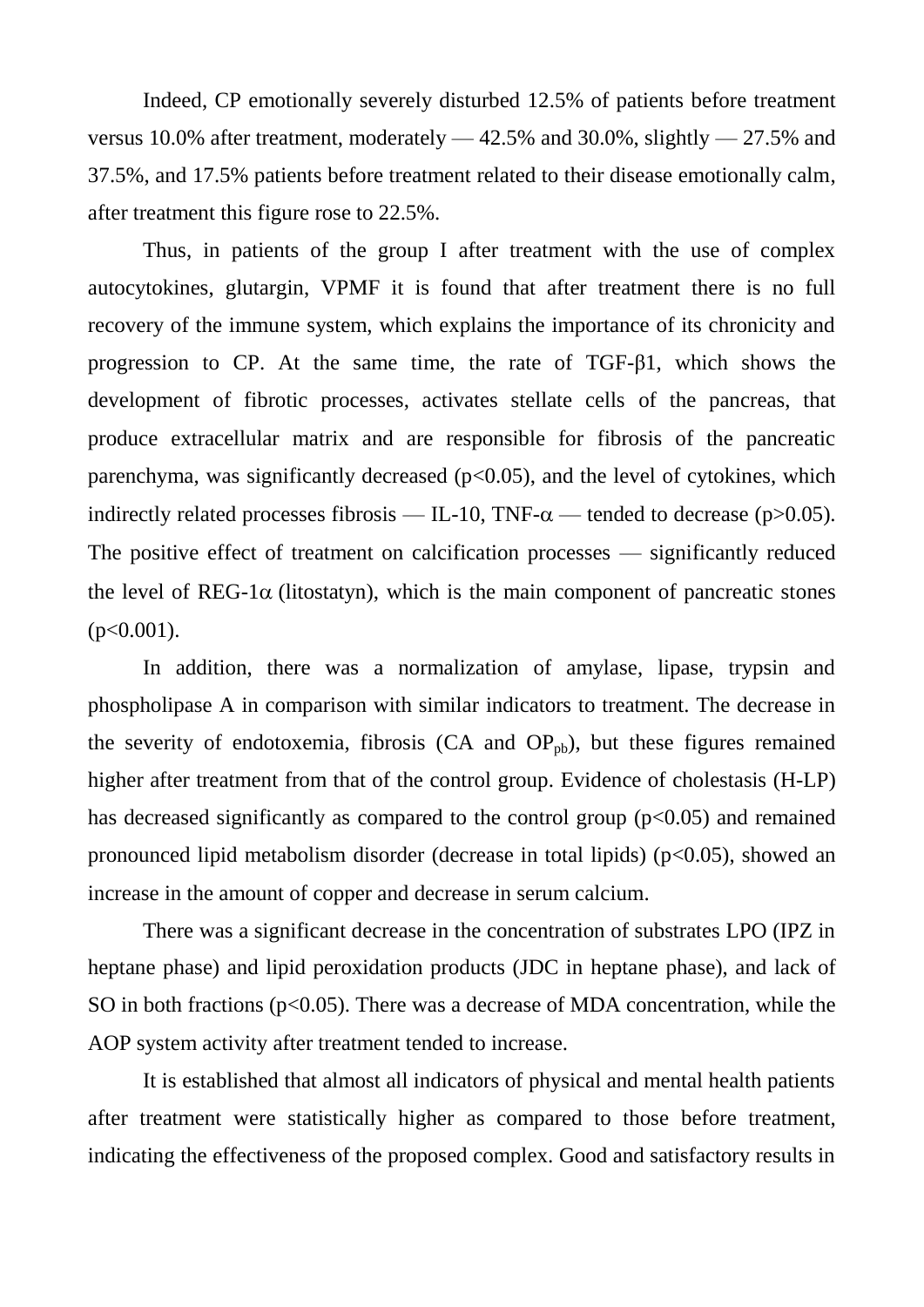patients of the group I accounted for 94.1% and were 1.2 times higher than in the comparison group.

Thus, the treatment allowed to obtain a positive effect in most patients. Therefore, treatment strategies of CP should be comprehensive and able to influence the pathogenesis of major diseases in order to inhibit the development of fibrous and other structural changes in the pancreas.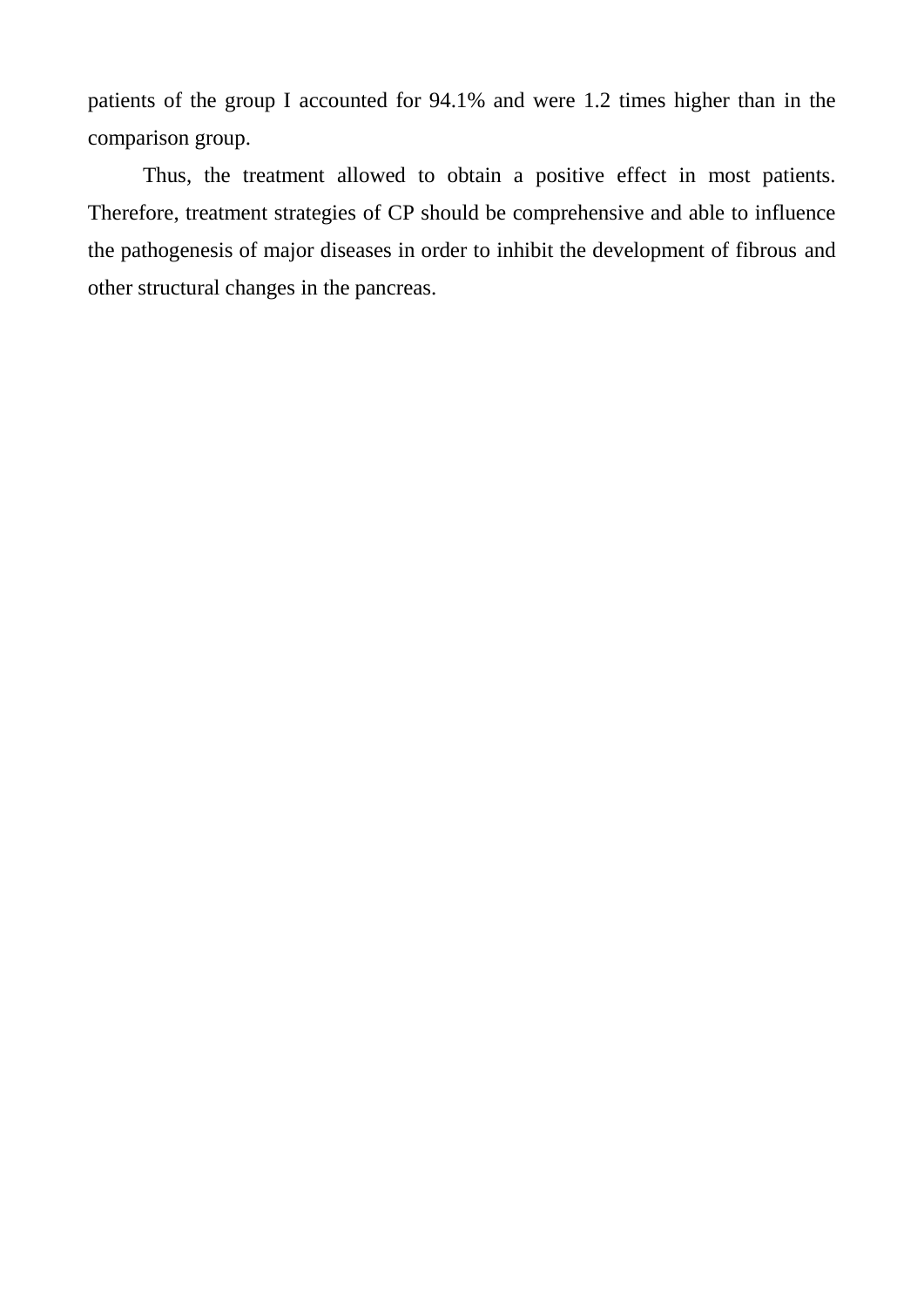#### **References**

- 1. Губергриц Н. Б. Практическая панкреатология / Н. Б. Губергриц. М. : 4ТЕ АРТ, 2008. — 319 с.
- 2. Губергриц Н. Б. Возможности препарата «Октра» в купировании абдоминальной боли при хроническом панкреатите / Н. Б. Губергриц, Г. М. Лукашевич, Н. В. Беляева // Сучасна гастроентерологія. — 2012. — № 4 (66).  $-C 55-62.$
- 3. Дифференциальная диагностика и принципы терапии различных форм панкреатита и панкреонекроз / Ю. В. Лузганов, Н. Е. Островская, В. А. Ягубова, К. С. Шкиря // Русский медицинский журнал. — 2005. — № 13. — С. 27.
- 4. Дорофеев А. Э. Механизмы панкреатической боли и методы ее купирования / А. Э. Дорофеев, Н. Н. Руденко // Сучасна гастроентерологія. — 2012. — №  $3(65)$ . — C. 97–102.
- 5. Ивашкин В. Т. Рациональная фармакотерапия заболеваний органов пищеварения. — М. : Литература, 2003. — 1046 с.
- 6. Клиническая гастроэнтерология: протоколы диагностики и лечения / Т. И. Бойко, Н. Г. Гравировская, Т. В. Майкова [и др.] — Днепропетровск : Журфонд, 2003. — 299 с.
- 7. Христич Т. Н. Хронический панкреатит: нерешенные проблемы / Т. Н. Христич, В. П. Пишак, Т. В. Кендзерская. — Черновцы : Медуниверситет,  $2006. - 280$  c.
- 8. Циммерман Я. С. Хронический панкреатит / Я. С. Циммерман // Вестник Клуба Панкреатологов. — 2009. — № 1 (2). — С. 38–47.
- 9. American Gastroenterological Association Medical Position Statement: Treatment of Pain in Chronic Pancreatitis // Gastroenterology. — 1998. — Vol. 115. — P. 763–764.
- 10. DiMagno M. J. Chronic pancreatitis / M. J. DiMagno, E. R. DiMagno // Curr. Opin. Gastroenterol. — 2009. — Vol. 25. — P. 454–459.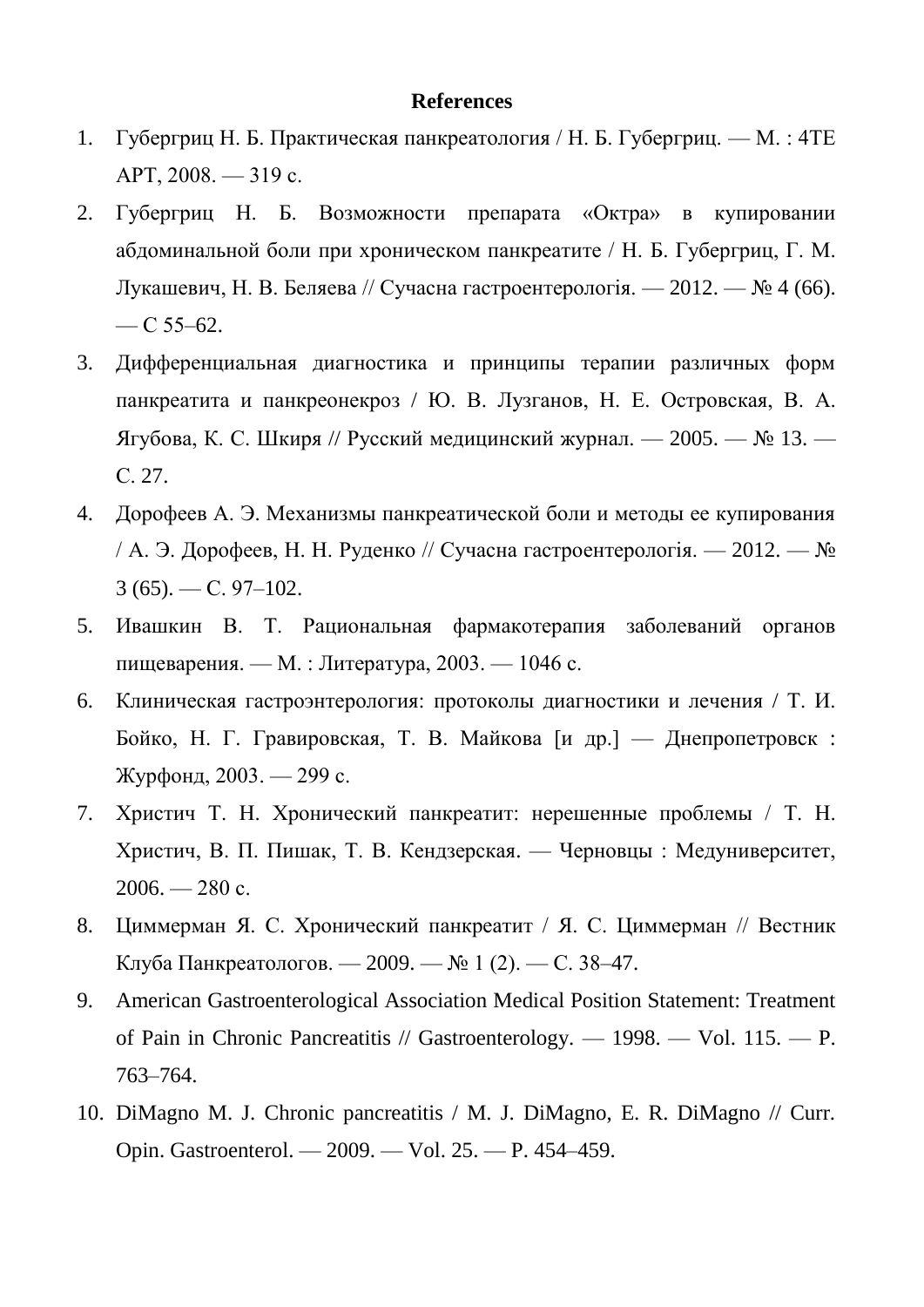- 11. Intrathecal narcotic infusion pumps for intractable pain of chronic pancreatitis : a pilot series / P. Kongkam, D. L. Wagner, S. Sherman [et al.] // Am. J. Gastroenterol. — 2009. — Vol. 104. — P. 1249–1255.
- 12. Khanna S. Endotherapy for pain in chronic pancreatitis / S. Khanna, R. K. Tandon // J. Gastroenterol. Hepatol. — 2008. — Vol. 23. — P. 1649–1656.
- 13. Long-term outcomes of endoscopic vs surgical drainage of the pancreatic duct in patients with chronic pancreatitis / D. L. Cahen, D. J. Gouma, P. Laramee [et al.] // Gastroenterology. — 2011. — Vol. 141. — Р. 1690–1695.
- 14. Management guidelines for gallstone pancreatitis. Are the targets actievable? / H. Sanjay, S. Yeeting, C. Whigham [et al.] // JOP. — 2009. — Vol. 10. — P. 43–47.
- 15. Management of pancreatic exocrine insufficiency : Australasian Pancreatic Club recommendations / J. Toouli, A. V. Biankin, M. R. Oliver [et al.] // Med. J. Aust. — 2010. — Vol. 193. — P. 461–467.